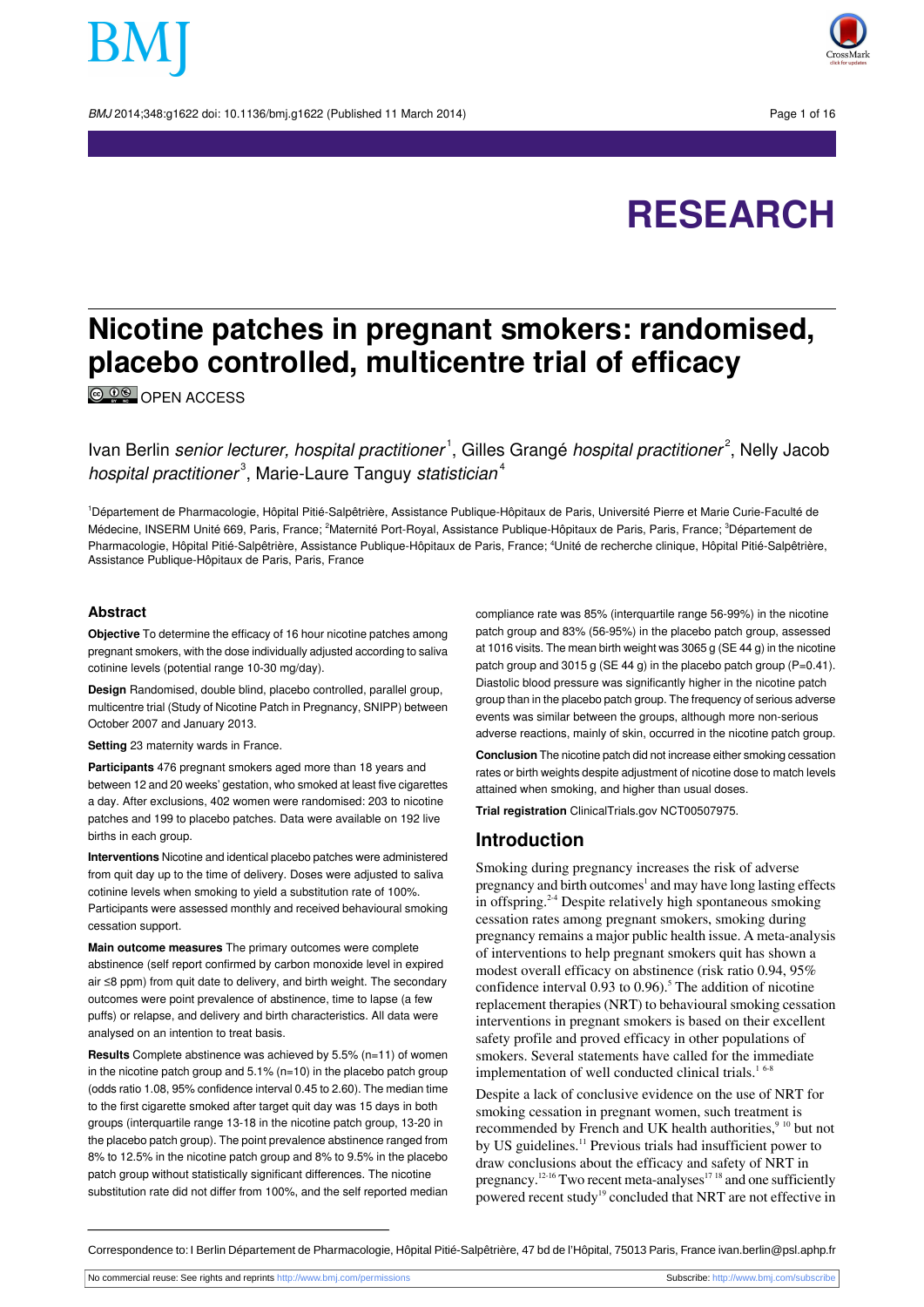helping pregnant women to stop smoking. However, previous studies only assessed doses of up to 15 mg of nicotine a day, $12^{19}$ had a duration of exposure of not more than eight weeks, reported low compliance rates, and did not adjust the daily nicotine dose on an individual basis. Adjustment of the daily dose is important because the metabolism of nicotine is accelerated during pregnancy,20-22 and standard doses can result in under-dosing and consequently less efficacy. Individual dose adjustment could allow a close to 100% substitution rate and also avoid overdosing, which may potentially lead to an increased risk of adverse events.

To tackle the lack of information on the safety and efficacy of NRT in pregnant smokers, the French Ministry of Health initiated a public grant application in 2005. In response to this initiative we performed a multicentre, double blind, randomised, placebo controlled, parallel group, nationwide study to assess the efficacy of 16 hour nicotine patches, with doses individually adjusted and potentially ranging from 10-30 mg/day.

## **Methods**

#### **Recruitment**

We recruited pregnant smokers through advertisements in pharmacies, maternity wards, primary care doctors' offices, and a website dedicated to the study ([www.snipp.fr\)](http://www.snipp.fr/). Moreover, in two waves the National Institute for Prevention and Health Education (Institut national de prévention et d'éducation pour la santé, INPES) sent out 20 000 letters to general practitioners, obstetricians, and pharmacists. This mailing contained the study's flyer on aims, study design and interventions, and main inclusion criteria for prescreening of potential participants. It also contained a letter asking for pregnant smokers who were motivated to quit to be referred to the closest study centre.

#### **Inclusion and exclusion criteria**

We included pregnant smokers aged 18 years or more with a gestational age of between nine and 20 weeks of amenorrhea who smoked at least five cigarettes a day and scored at least 5 on a motivational scale of quitting smoking (range 0-10). Participants had to be affiliated with a health insurance system, as required by French law on biomedical research. Exclusion criteria included refusal to use transdermal nicotine patches or placebo patches; use of neuroleptics, antidepressants, or anxiolytics for a chronic psychiatric disorder; a skin disorder contraindicating the use of patches; use of another tobacco product other than cigarettes; current and previous month's use of any NRT; or use of either bupropion or varenicline, as they are contraindicated in pregnancy. Twin pregnancy was not an exclusion criterion.

Participants signed a written informed consent form, and the father of the unborn child also signed a written informed consent form to allow the recording of the newborn's data, as required by French law on biomedical research.

#### **Study design**

The study was conducted in 23 maternity wards throughout France. Participants were assigned to receive either nicotine or placebo patches with an allocation ratio of 1:1. All study staff (investigators, pharmacists, members of the coordination centre and of the drug safety monitoring board, laboratory staff, statistician) were double blinded to treatment allocation.

After a telephone interview, potential participants attended the inclusion visit for detailed information about the study, determination of saliva cotinine levels, counselling for smoking cessation, and data collection. The next randomisation visit was scheduled after a grace period of at least two weeks, thus permitting the participants to quit smoking or reduce the number of cigarettes to fewer than five a day. If participants failed to do either of these, they could be randomised, receive the study drug, and set a quit date. The grace period was necessary because the marketing authorisation for NRT stipulates that it is mandatory to first ask people to stop smoking without NRT; NRT should only be prescribed to pregnant smokers if they are unable to quit. Treatment started on the quit date, in line with marketing authorisation of NRT in France. Study drugs were used from the quit date until delivery. We telephoned participants who missed a visit, and if there was no response we sent a reminder letter. At each visit, participants were reminded about the risk of smoking on pregnancy outcomes, not to smoke, to use patches, and to attend visits even if they experienced a relapse. Co-use of a nicotine patch with cigarettes was a safety concern, but in the absence of evidence based data, pharmacovigilance alert, and lack of disposition for it in the marketing licences for NRT, the women were permitted to stay in the study despite a relapse. Moreover, the adjustment of nicotine dose could potentially lead to reduced nicotine uptake from cigarettes.

The second visit for saliva cotinine levels was two weeks after quit date (visit 2), followed two weeks later by the dose adjustment visit (visit 3). A third saliva cotinine sample was taken eight weeks after the quit date (visit 4), and dose adjustment done 12 weeks after the quit date (visit 5); this dose was maintained up to delivery. Altogether, we planned seven visits, with the last occurring about one month before delivery. A follow-up visit was scheduled for two months after delivery.

We planned monthly visits because more frequent ones could potentially compromise adherence to the trial protocol and result in a high no-show rate. However, to reach the effective nicotine dose as soon as possible we intercalated a sampling visit at week 2 after quit date because in smoking cessation studies relapse occurs mainly during the first month of treatment.<sup>23</sup>

#### **Interventions**

We used 16 hour delivery nicotine patches (Nicorette; McNeil, Johnson & Johnson, Helsingborg, Sweden) and identical placebo patches. The placebo patches were specifically manufactured for this study and underwent adequate quality control. We used 10 mg and 15 mg patches, and the daily dose ranged from 10-30 mg/day. Because marketing authorisation also depends on data about a drug's bioavailability, the use of licensed nicotine patches guaranteed the bioavailability of nicotine. This is particularly important for transdermal delivery systems, which need to be manufactured in a specific way, and lack of data on bioavailability for unlicensed nicotine patches may raise the possibility of low bioavailability and, consequently, can be a source of low or no efficacy.

The first prescription for a patch was based on the saliva cotinine levels at the inclusion visit, when the participants still smoked. To obtain the daily nicotine dose we used a conversion factor of 0.1 of the saliva cotinine concentration. For example, if the concentration was 100 µg/L, the investigator received an automatic prescription of one 10 mg patch, signed it, and the study's pharmacist delivered one 10 mg patch. The nicotine to plasma cotinine conversion factor has been estimated to be 0.08 (95% confidence interval 0.05 to 0.10) after intravenous nicotine has been administered or a cigarette smoked, $24$  meaning that 1 mg of nicotine leads to a 12.5 µg/L increase in the plasma cotinine concentration. The systemic nicotine intake for each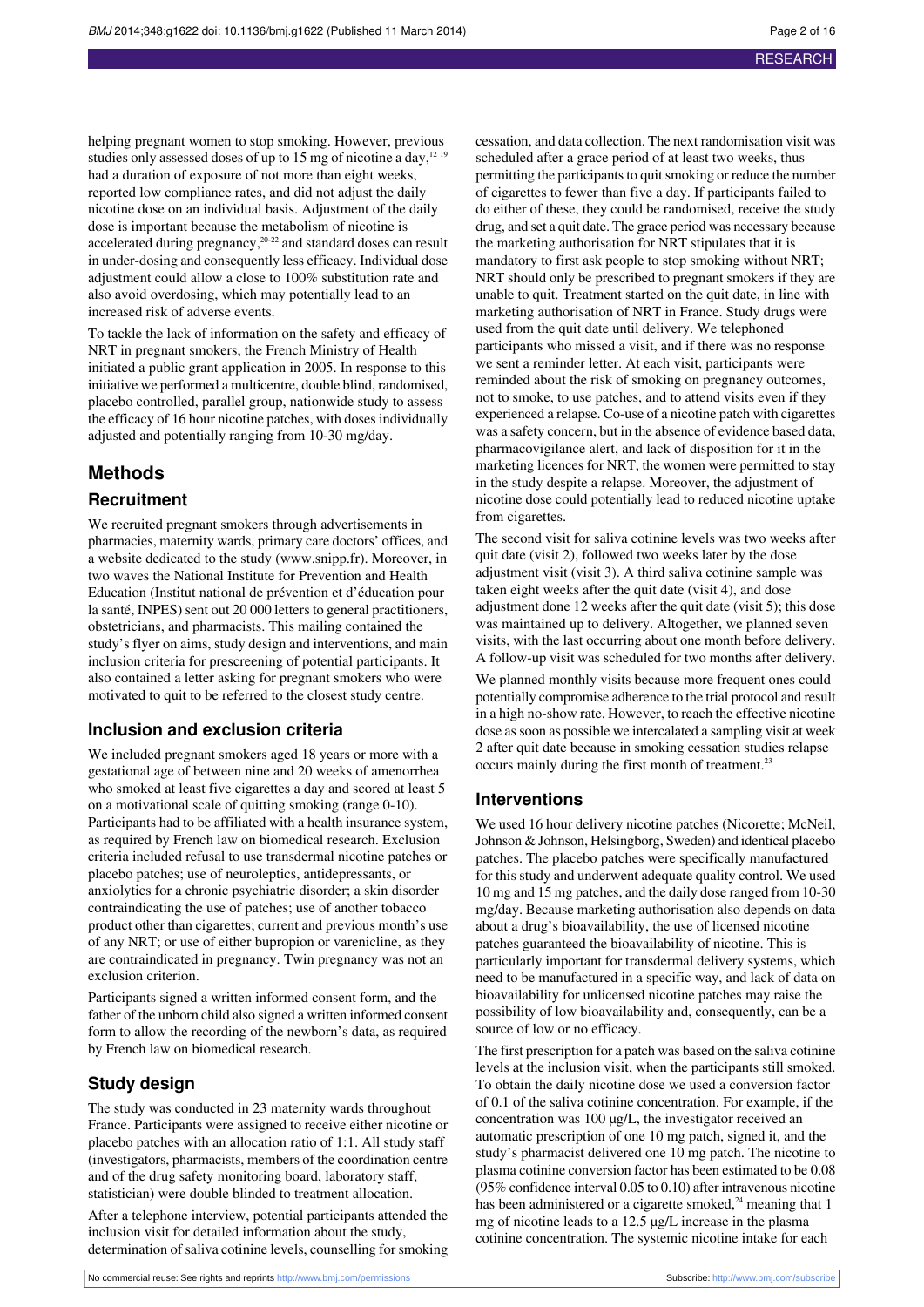cigarette has been estimated to be  $1.17$ - $1.31$  mg<sup>25</sup> and  $0.26$ - $1.47$ mg.<sup>26</sup> For practical reasons, we considered the nicotine intake from a cigarette to be 1 mg. We based the next two dose adjustments on the two previous saliva cotinine results after the quit date—that is, post-randomisation cotinine levels as a percentage of baseline according to the formula: (baseline saliva cotinine concentration−current saliva cotinine  $concentration)/10(mg of nicotine)+number of eigenettes smoothed$ during past seven days/7×1 mg of nicotine. We defined a prescription dose as the nominative patch dose prescribed for either nicotine or placebo patches.

Saliva samples were kept at 4°C in the maternity wards and transported within 48 hours to the central laboratory (Hôpital Pitié-Salpêtrière, Département de Biochimie). The saliva cotinine level was determined as previously described $27$  in less than one week and the results posted on the electronic case report form. This form calculated the patch dose that investigators needed to prescribe. Determinations of saliva cotinine levels were carried out blinded. The investigators were not aware of the results.

Participants received behavioural support at each visit. The strongest such support was provided at the randomisation visit, which lasted one hour. Investigators, who were doctors or midwives, had been specifically trained and received a diploma in smoking cessation. Although the personalised, individual behavioural interventions were not specifically standardised, and the participating maternity wards could use their discretion to apply their own standard methods, these interventions were based on the national consensus document.<sup>28</sup> All investigators used this document. In the main document on help with quitting smoking,<sup>28</sup> detailed recommendations are given on how to deal with pregnant smokers (question 3, page 15/37) and there are also specific recommendations about psychological/behavioural interventions (chapter 4.1, page 17/37). Moreover, the study's website [\(www.snipp.fr\)](http://www.snipp.fr/) along with flyers in waiting rooms provided information that participants would receive personalised (not within groups) interventions by healthcare professionals specialised in smoking cessation. The investigators had to be committed to deliver at least 10 minutes of counselling at each visit and they were reminded about this during annual investigators' meetings (slide in French available on request).

The core feature of the behavioural interventions included motivational interviewing, arrangement for follow-ups, behavioural counselling, establishment of good doctor-patient and midwife-patient relationships, and a clear definition of treatment aims. We reviewed and discussed the behavioural interventions at each investigators' meeting.

### **Power calculations**

#### Main outcome measure: smoking abstinence

At the time of the power calculations, two previous studies $12 \text{ } 13$ had not shown a difference in abstinence rate. Self initiated smoking cessation with biochemical confirmation in early pregnancy among women not seeking smoking cessation treatment in pregnancy has been reported as high as 65% to 81%.<sup>29</sup> We conservatively hypothesised a complete abstinence rate from quit date until delivery of 10% in the placebo patch group and 20% in the nicotine patch group ( $\alpha$ =0.05, 1– $\beta$ =80, two tailed test) among study participants: women seeking smoking cessation treatment in pregnancy who were unable to reduce their cigarette consumption to fewer than five cigarettes a day. This resulted in the randomisation of 219 pregnant smokers in each group. However, because of time constraints imposed by the funder, we stopped recruitment after 403

participants had been randomised. With 203 participants in the nicotine patch group and 199 in the placebo patch group, the study had a power of 77% to detect a difference of 10% (10% in the placebo patch group and 20% in the nicotine patch group) with  $\alpha$ =0.05, which was close to the planned power of 1–β=80.

#### Main outcome measure: birth weight

We calculated ( $\alpha$ =0.05, 1–β=80, two tailed test) that with 219 pregnant smokers in each group and with a common standard deviation of 350 g we could have shown a between group minimal, statistically significant difference of 100 g, which we considered as clinically significant. Power calculations to detect a significant difference at P≤0.05 between the nicotine patch and placebo patch for serious adverse events showed that at least 800 pregnant smokers would need to be randomised in each group—that is, the study would have insufficient power to detect a significant difference for serious adverse events. Therefore, we did not carry out statistical comparisons for adverse events.

#### **Randomisation**

A computer generated randomisation list (allocation ratio 1:1) in blocks of four was prepared and kept double blinded. Sixty randomisation numbers were established by centre. In case of more than 60 randomisations by centre, the next randomisation list of 60 was added. The randomisation list by centre was incorporated into the electronic case report form, and the randomisation number was attributed automatically at the completion of the randomisation visit. A statistician at the clinical research centre of the Assistance publique-Hôpitaux de Paris, who was fully independent of the trial, prepared the random, computer generated allocation sequence. The randomisation code was kept in a sealed envelope in a safe. A copy of the randomisation code was kept separately in case of a serious adverse event necessitating exposure of a participant's group assignment. Investigators, members of the coordination centre, hospital pharmacists, and the study statistician were kept blinded until the code was opened before witnesses on 19 February 2013.

#### **Outcome measures**

#### Main outcome measures

Because the study involved two participants(mother and child), we used two main outcome measures. The main outcome measure for the mother was complete, continuous abstinence since quit date, which was defined as abstinence at each visit (self report of abstinence during the past seven days and carbon monoxide level in expired air ≤8 ppm). We used this stringent abstinence criterion because during pregnancy only full abstinence could completely eliminate smoking induced complications; the birth weight of infants born to women who quit is higher than for those born to women who cut down on their cigarette consumption, and reduction in smoking has either no or a negligible effect on gestational age at delivery.<sup>30 31</sup> The main outcome measure for the newborn baby was birth weight.

### Secondary outcome measures

Secondary outcome measures for the mother included point prevalence abstinence defined as self reported smoking abstinence in the past seven days confirmed by carbon monoxide level in expired air and time (days) to first cigarette after quit date (lapse (a few puffs) or relapse). Self report on abstinence was collected at visits just before carbon monoxide levels were measured to avoid any influence on self report from the carbon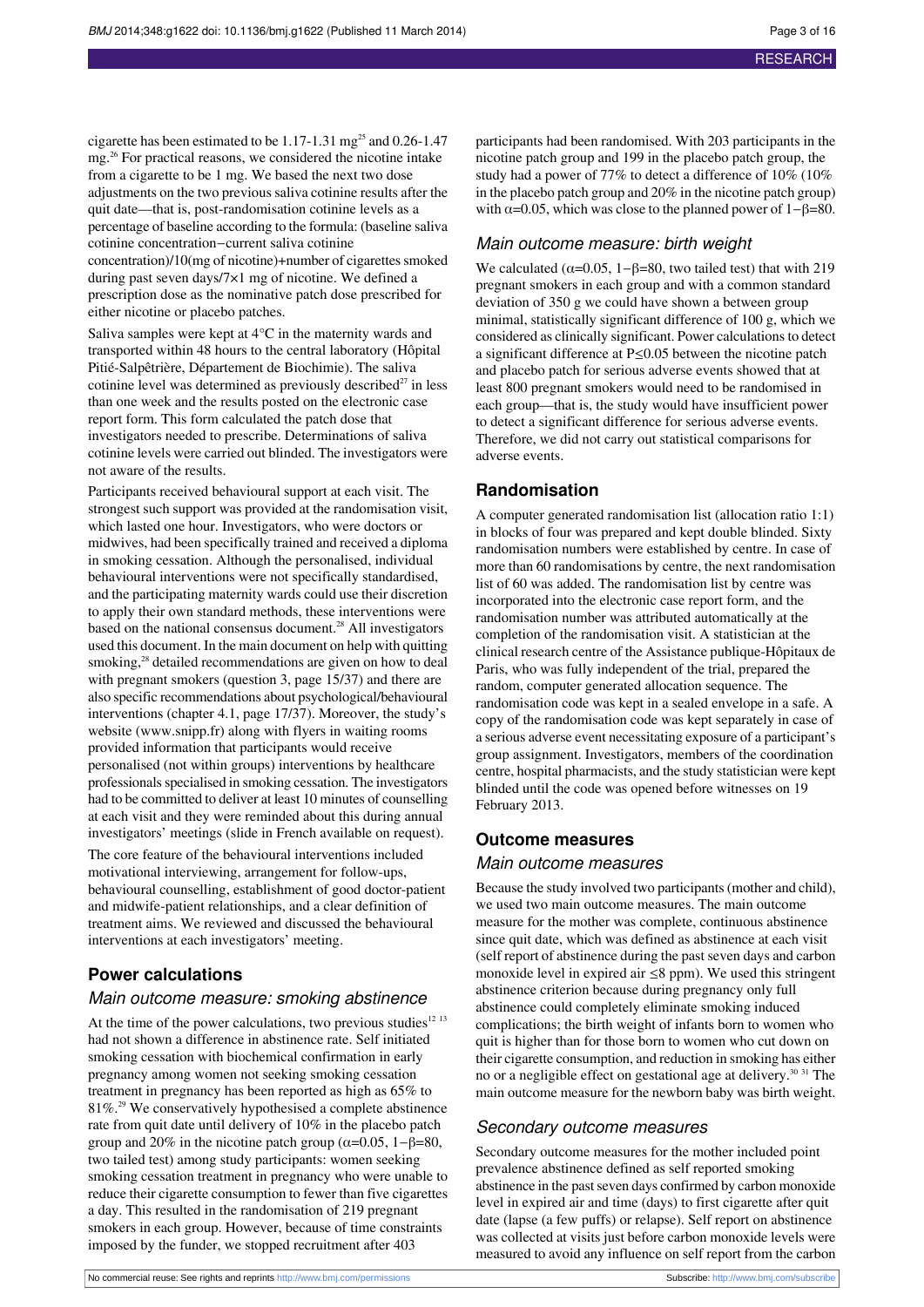monoxide results. Secondary outcome measures for the newborn included head circumference (cm), length (cm), Apgar score at five minutes, and intrauterine growth restriction. We calculated intrauterine growth restriction according to AUDIPOG (Association des Utilisateurs de Dossiers Informatisés en Pédiatrie, Obstétrique et Gynécologie, [www.audipog.net/](http://www.audipog.net/module_ligne.php) module ligne.php), a national network of intrauterine growth  $data$ <sup>32 33</sup> This calculation includes the mother's body mass index before pregnancy, the child's sex, birth rank, and gestational age at birth.<sup>32-35</sup> We defined intrauterine growth restriction as less than the 10th centile of normalised AUDIPOG data.

At each visit we assessed the number of cigarettes smoked, carbon monoxide level in expired air, craving for tobacco, withdrawal symptoms, body weight, and sitting blood pressure. Because of the relatively large day to day fluctuation of cigarette consumption among pregnant smokers<sup>36 37</sup> we recorded cigarette consumption during the past seven days and not number of cigarettes consumed daily. We assessed craving using the 12 item French tobacco craving questionnaire  $(FTCO-12)^{38}$  and the French version of the Minnesota nicotine withdrawal scale.<sup>39</sup> The FTCQ-12 is a valid and reliable self report instrument that assesses four dimensions of tobacco craving: emotionality, expectancy, compulsivity, and purposefulness. Cronbach's  $\alpha$ coefficient was 0.84 for emotionality, 0.76 for expectancy, 0.66 for compulsivity, and 0.63 for purposefulness.<sup>38</sup> Items are rated on a 1 to 7 scale (strongly disagree to strongly agree). To reduce acquiescence, we reverse keyed four items. During data analysis, we inverted raw scores on the reverse keyed items. We calculated scores for tobacco craving by summing item scores for each dimension. For FTCQ-12 we analysed the sum of all dimension scores (range 12-84) and for the Minnesota nicotine withdrawal scale the sum of all items (range 0-32).

Self reported compliance was based on how many patches (15 mg or 10 mg patch) participants reported using since the last visit and how many patches (15 mg or 10 mg) participants brought to their current visit. We subtracted the number of patches participants self reported using since the last visit from that of the prescription/delivery at the previous visit and expressed this as the percentage of the prescribed dose. Compliance was recorded among 307 (76%) participants at 1016 visits. In accordance with the research protocol, we counted patches used by number of blister packs returned by participants at their current visit, but this was impractical; in one centre all returned patches were lost and two thirds of the women did not return blister packs of used or unused patches. Overall, only one third of delivered patches could be counted for compliance in both the placebo and the nicotine patch groups.

#### **Assessment of safety**

The data safety monitoring board comprised three members with specific expertise in drug treatments in pregnancy. They were independent of the trial and each year examined, while grouping was coded, serious adverse events and non-serious adverse effects and decided about the continuation of the study.

### **Data analysis**

We analysed data on an intention to treat basis. The intention to treat population was defined as all pregnant smokers having received a randomisation number and a prescription. We considered those participants who missed a visit as smokers. Smoking (lapse or relapse) was not a reason for discontinuation. We contacted those women who missed a visit by telephone: missed visits were not a criterion for discontinuation. The

women were strongly encouraged to stay in the trial up to delivery. We defined the end of follow-up as end of pregnancy: delivery or other (for example, miscarriage). We hypothesised that even a short period of smoking abstinence could lead to improved birth weight. Therefore we made every effort to track down all the newborn babies of the randomised women.

Data were analysed blinded to treatment. Once the data analyses had been completed, we opened the sealed envelope containing each group's code. The population for the safety analysis was the same as that for the intention to treat population. No intermediate analysis was planned. Data from the post-delivery follow-up visit were not analysed because attendance was low (n=86), and the visit's date ranged from seven to 425 days, thereby making a comparison of the infants' weight inadequate.

To obtain the nicotine substitution rate we divided the saliva cotinine concentration at visits 2 and 4 by that of the baseline concentration (when smoking). Overall, at these visits 162 and 103 participants in the nicotine patch group and 140 and 79 in the placebo patch group contributed to the calculation of the nicotine substitution rate.

We compared the baseline characteristics and delivery outcomes of the participants using Fisher's exact test for qualitative variables and the Mann-Whitney U test for quantitative variables. Complete abstinence rates were compared using Fisher's exact test. We used the log rank test to compare the time to lapse or relapse. The exact date of the relapse after quit date was not collected because of the uncertainty of recall and the lack of biochemical measure (carbon monoxide level in expired air); the date of lapse or relapse was defined as the date of the visit at which the non-abstinence was first ascertained. Using a mixed effect logistic model for longitudinal data we compared the point prevalence abstinence rate. To take into account the clustering of outcomes (twin pregnancies), we compared birth outcome measures using a linear mixed model for quantitative variables and a generalised linear model with a logit link function for qualitative variables. To test whether changes over time of blood pressure, weight, craving tobacco, withdrawal symptoms, number of cigarettes smoked, carbon monoxide level in expired air, and saliva cotinine concentration were different for the two treatment groups, we used a linear mixed model with time, group, and their interaction as fixed effects. Data are presented as medians and interquartile ranges or means and standard deviations or standard errors for estimated means. All analyses were performed with the SAS software version 8.2 (SAS Institute, Cary, NC).

#### **Results**

The study was conducted between October 2007 and January 2013. Of 476 pregnant smokers screened, 73 were excluded for various reasons. Overall, 203 women were randomised to receive nicotine patches and 199 to receive placebo patches (fig  $1 \downarrow$ ); 92 and 113 participants, respectively, withdrew from the study. One hundred and fifteen women gave birth before the last visit in each group (nicotine patch group 57%, placebo patch group 58%), and in both groups 192 live births could be analysed for birth weight. The baseline characteristics of the participants did not differ (table 1[⇓](#page-8-0)).

A target quit date was established in less than 24 hours in 83% of the women randomised to receive the nicotine patch and in 85% randomised to receive the placebo patch, and in 11% and 14%, respectively, between days 2 and 7. The initial patch dose based on saliva cotinine concentration was 15 mg in both groups (table 1). The mean daily prescription dose for the whole treatment period was 18 mg (SD 6.8 mg) in the nicotine patch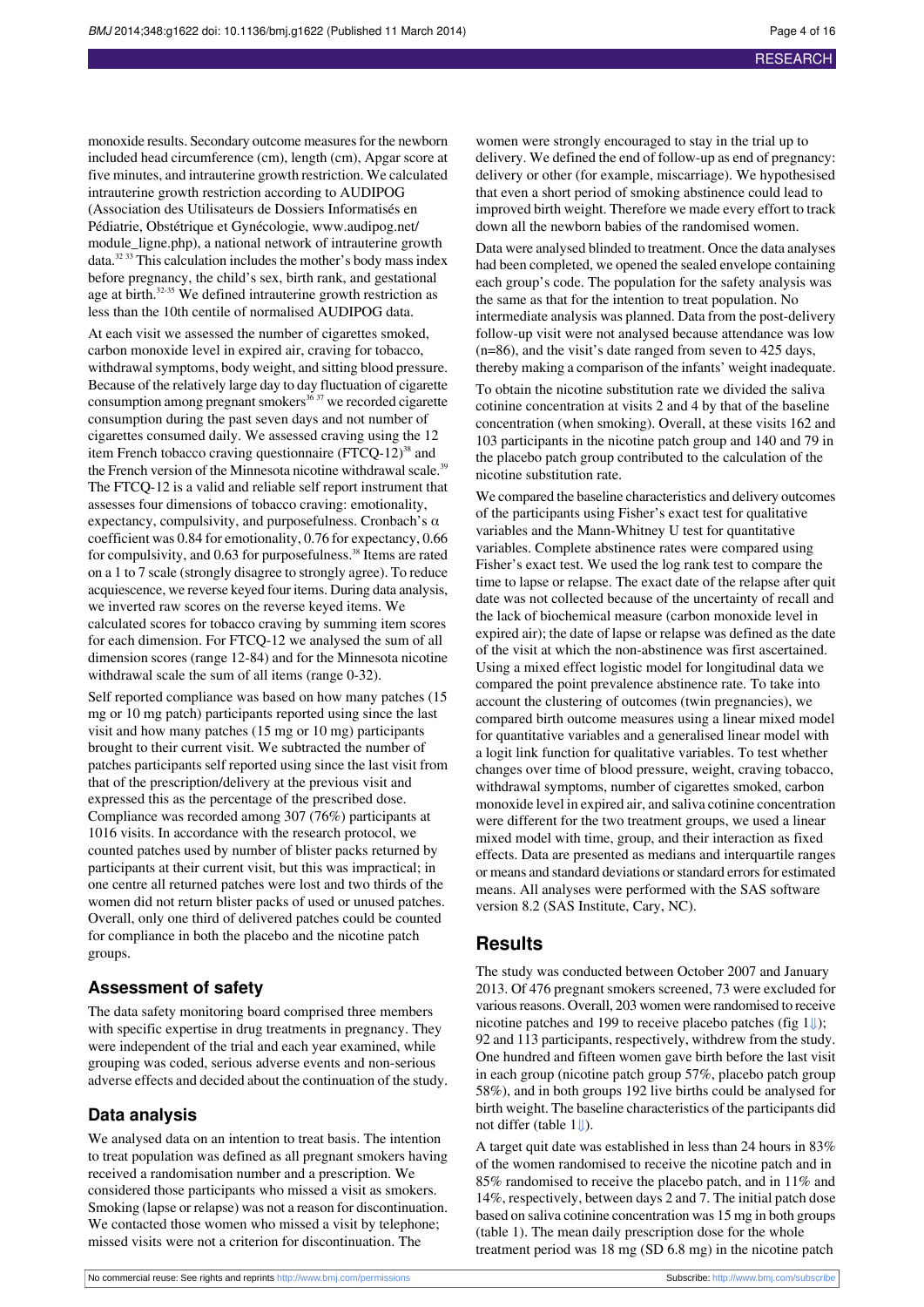group and  $19.2 \text{ mg}$  (6.9 mg) in the placebo patch group (P=0.11). In both groups, 25% of the participants were prescribed 25-30 mg patches per day. The median length of the prescription was 105 days(interquartile range 35-175) in the nicotine patch group and 70 (35-175) days in the placebo patch group ( $P=0.03$ ).

In total, 21 722 nicotine patches and 19 702 placebo patches were issued to the participants. Compliance could be assessed in 164/203 (81%) women in the nicotine patch group and 143/199 (72%) in the placebo patch group. The median self reported compliance rate was 85% (interquartile range 56-99%) in the nicotine patch group and 83% (56-95%) in the placebo patch group (P=0.39).

In the nicotine patch group the mean saliva cotinine concentrations were 119  $\mu$ g/L (SE 1.05) when smoking, 108  $(1.1) \mu g/L$  at two weeks after quit date, and 80  $(1.1) \mu g/L$  at eight weeks after quit date. The respective valuesin the placebo patch group were  $127 (1.1) \mu g/L$ ,  $67 (1.1) \mu g/L$ , and  $63 (1.1)$  $\mu$ g/L (group by time interaction P<0.001). The corresponding nicotine substitution rates were 96% (interquartile range 68-129%) and 80% (57-121%) in the nicotine patch group and significantly lower in the placebo patch group: 70% (35-103%) and  $68\%$  (22-104%) (P<0.001). In the nicotine patch group women who abstained from smoking had lower nicotine substitution rates than women who lapsed or relapsed: at two weeks after quit date (abstinent women 54% (39-83%), non-abstinent women 100% (74-135%), P=0.0006) and at eight weeks after quit date (34% (15-65%) and 89% (89-127%), P=0.0003) (retrospective analysis).

#### **Smoking abstinence**

Despite the higher saliva cotinine levels and nicotine substitution rates in the nicotine patch group, the continuous, complete abstinence rate was low and similar in both groups: 11 (5.5%) women in the nicotine patch group and 10 (5.1%) in the placebo patch group (odds ratio 1.08, 95% confidence interval 0.45 to 2.60) remained abstinent from quit date up to the last visit before delivery (P=0.87). By week 2 after target quit day, 62% of the women had relapsed; the median time to the first cigarette smoked after target quit day was 15 days in both groups (fig  $2 \cup$ ). The point prevalence abstinence rate was low, between 8% and 12.5% in the nicotine patch group and between 8% and 9.5% in the placebo patch group (fig 3[⇓\)](#page-15-0). There was no significant group (treatment) effect (P=0.98) or time by group interaction (P=0.42). To determine whether treatment compliance influenced point prevalence abstinence, we also included the previous week's compliance in this analysis (retrospective analysis). The effect of compliance was not significant  $(P=0.17)$  and there was no compliance by group interaction (P=0.81). The P value of the group effect remained large  $(P=0.91)$ .

Ninety six women in the nicotine patch group and 76 in the placebo patch group completed all visits. Even in this population of completers the abstinence rate was low: 11.5% and 13.2% (odds ratio 1.17, 95% confidence interval 0.47 to 2.92, P=0.74, retrospective analysis).

Overall, 42% of women in the nicotine patch group and 37% in the placebo patch group reduced their cigarette consumption by at least 50% between the first and last visit (P=0.31). Cigarettes consumed daily and carbon monoxide levels in expired air decreased in both groups but without a statistically significant difference (time by group interaction P=0.498 and P=0.23, respectively, table 2[⇓\)](#page-10-0). Craving for tobacco, as assessed by the FTCQ-12, showed a progressive decline but no difference between the treatments (time by group interaction P=0.351).

The total score for withdrawal symptoms (Minnesota nicotine withdrawal scale) decreased in both groups; there was a tendency for a higher reduction in the nicotine patch group than in the placebo patch group (treatment by time interaction P=0.0594). However, among women with complete, continuous abstinence, both craving for tobacco and withdrawal symptoms decreased significantly more (P<0.001) than among women without continuous abstinence, but this difference was independent of treatments.

Body weight increased in both groups with no difference between the groups (group by time interaction P=0.361, table 2).

## **Birth and delivery outcomes**

Birth weight, z score, birthweight centile, head circumference, and the number of newborns with fetal growth restriction or with low birth weight were similar (table 3 $\parallel$ ). Delivery outcomes did not differ (table 3). Results did not change when data were analysed without the twin pregnancies. Analysis restricted to completers' data also showed no difference between the groups  $(table 4**!**).$ 

In a multivariate analysis (retrospective analysis) we included all known potential predictors of birth weight (sex, gestational age at birth, history of premature birth, history of fetal growth restriction, twin pregnancy, birth rank, maternal body mass index before pregnancy, maternal age) along with treatment group. Using forward selection, shorter gestational age (estimate 200.42 (SE 9.85), P<0.001), history of fetal growth restriction (212.63 (SE 66.01), P=0.0014), female sex (107.88 (SE 41.56), P=0.0098), and lower body mass index before pregnancy (7.63 (SE 3.78), P=0.044) were significantly associated with lower birth weight, but not treatment group.

Importantly, the newborns of the 21 pregnant women who were completely abstinent from quit date until the predelivery visit had a significantly higher birth weight (3364 g (SE 129) *v* 3021 (SE 32) g, P=0.01), z score (0.12 (SE 0.24) *v* −0.48 (SE 0.06), P=0.02), and weight centile (52.3 (SE 6.1) *v* 38.4 (SE 1.5), P=0.03) than the newborns (n=363) of women who were not continuously abstinent from quit date until delivery, thus showing the benefit of complete abstinence from smoking.

#### **Safety**

Systolic blood pressure moderately increased during pregnancy but without a between group difference. Diastolic blood pressure showed a significant time by group interaction (P=0.01); the increase in diastolic blood pressure was 0.02 mm Hg per day (SE 0.009) in the nicotine patch group compared with no increase in the placebo patch group (fig 4[⇓\)](#page-15-1). For example, at the last predelivery visit the median diastolic blood pressure was 70 mm Hg (interquartile range 60-80) in the nicotine patch group and 62 (60-70) mm Hg in the placebo patch group  $(P=0.02)$ .

In total, 310 (nicotine patch group) and 253 (placebo patch group) ultrasound examination reports were available; abnormalities were observed in 18 (5.8%) in the nicotine patch group and 14 (5.5%) in the placebo patch group.

The number of serious adverse events was similar but more non-gynaecological-obstetric adverse effects were recorded in the nicotine patch group than in the placebo patch group (table [5⇓](#page-13-0)). This mainly concerned skin reactions.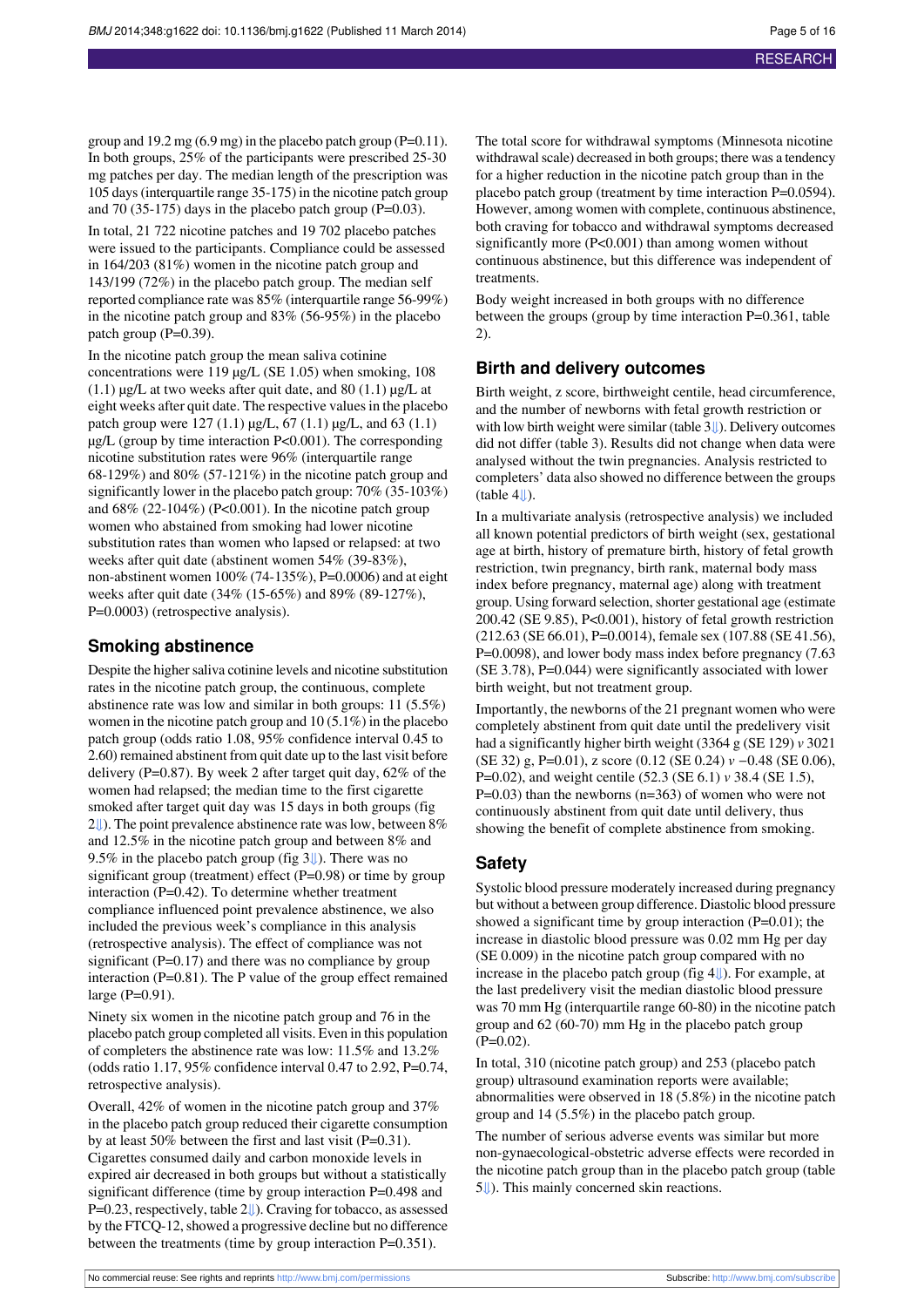## **Discussion**

The current study shows that even a relatively high daily dose of nicotine, adjusted for baseline saliva cotinine levels and administered with a relatively high self reported compliance rate for a median of 105 days during the second and third trimester did not increase abstinence rates. The complete abstinence rate from quit date up to end of pregnancy was low  $(5.5\%$  and  $5.1\%)$ , and this was lower than the 21% and 19% (relative risk 1.1%, 95% confidence interval 0.7% to 1.8%) found in the most similarly designed previous study, $12$  but with a substantially shorter exposure. The nicotine substitution rate in the nicotine patch group showed that abstinence was unrelated to the level of nicotine substitution, suggesting that factors other than nicotine replacement may determine abstinence in pregnant smokers.

A probable consequence of the lack of efficacy for abstinence observed in this study is that compared with placebo the transdermal nicotine patch did not increase birth weight and other birth characteristics. The nicotine patch did not significantly reduce craving for tobacco, withdrawal symptoms, and number of cigarettes smoked.

The point difference in the frequency of at least one serious adverse event among mothers was 4% (table 5). A significant difference (at P≤0.05) would have required 882 women per group, therefore we cannot draw firm conclusions about differences in serious adverse events. More non-gynaecological-obstetric adverse effects were observed with use of the nicotine patch, with the greatest difference for skin reactions.

Diastolic blood pressure increased significantly in the nicotine patch group compared with placebo patch group. Previous studies on NRT in pregnant smokers did not report on blood pressure so this should be considered as a preliminary finding that needs confirmation. However, nicotine may increase diastolic blood pressure,<sup>41</sup> and this effect on blood pressure is mediated by peripheral nicotinic receptors in the sympathetic nervous system.<sup>42</sup>

The median length of prescription was longer in the nicotine patch group than in the placebo patch group. This could be considered as an intermediate sign of efficacy if it paralleled the main or secondary outcomes, which was not the case. However, because more non-serious adverse reactions occurred in the nicotine patch group, it is likely that the longer median length of prescription (visit attendance) in that group is a consequence of perception of non-serious adverse reactions with the active drug treatment—that is, the presence of non-serious adverse reactions may have suggested to participants that they were receiving the active treatment and might have increased attendance.

Most of the relapses occurred by week 2 after quit date. The dose adjustment schedule aimed, in case of insufficient initial tailoring, to rectify the initial dose of nicotine if the therapeutic response wasinsufficient (relapse), either by increasing the dose (to increase the likelihood of abstinence) or maintaining it (to prevent relapse), both aiming to enhance abstinence rates in the following months. However, even this schedule did not increase the efficacy of the nicotine patches.

#### **Strengths and weaknesses of this study**

The strengths of this study include the individualised adjustment of daily nicotine dose according to saliva cotinine levels while smoking and potentially resulting in a close to 100% nicotine substitution rate. The formula we used allowed concomitant

cigarette use to be compensated for by increasing the daily dose of nicotine. The adjustment might also have avoided under-dosing or overdosing. Compared with previous studies<sup>12-16 19</sup> the duration of treatment was longer and higher daily doses of nicotine were administered, leading to an overall higher exposure to nicotine. The self reported compliance rate was higher than previously reported<sup>12 15 19</sup> probably because of the relatively frequent face to face visits. We used a licenced nicotine patch, a warranty of validated bioavailabilty, which allowed the findings of the nicotine patches to be generalised to clinical practice. The placebo patches were manufactured by the same company, with specific quality control guidelines to ensure double blinding. The study, unlike previous smoking cessation trials in pregnant smokers, reports on craving for tobacco, withdrawal symptoms, and blood pressure.

Study limitations were that treatment started only after the end of the first trimester; if effective, starting treatment earlier may have resulted in better outcomes, as smoking cessation at less than 15 weeks' gestation provides similar birth outcomes to those in non-smokers.<sup>43</sup> However, studies in animals have shown that nicotine is a developmental neurotoxicant, particularly during the early phase of pregnancy,<sup>44</sup> and owing to a lack of safety data in humans, we avoided nicotine being administered during the first trimester. Participants were women seeking smoking cessation treatment in pregnancy, who consumed at least five cigarettes a day; therefore the results are difficult to generalise to other pregnant smokers. The trial's population was a highly tobacco dependent group. Generalisability of the results to a less dependent population of pregnant smokers should be done with caution.

The observed difference in the rate of complete abstinence (nicotine patch 5.5%, placebo patch  $5.1\%$ ) was less than planned and cannot be considered as clinically significant; 49 242 pregnant smokers in each group would be needed to provide a significant difference. Moreover, the point prevalence rate was also low and far from a statistically significant difference. No effect of nicotine patch in improving craving or withdrawal symptoms was observed. Because between intervention differences occur mainly during the first month, in randomised, controlled smoking cessations studies using NRT,<sup>23</sup> lack of difference in the time to relapse during the early phase of the trial also confirms the lack of efficacy. We would have needed to randomise 1939 women by group for the observed 50 g difference in birth weight to become significantly different.

Our primary smoking cessation outcome was stringent and we assumed that women who missed a visit were smoking. This definition might have reduced the overall abstinence rate in both groups. However, in this sample no women who missed one appointment were abstinent at other visits.

### **Implications for clinicians and policy makers and unanswered questions and future research**

### Efficacy

Because NRT were licenced for smoking cessation in France in 1997, the current trial was conducted to confirm their hypothesised efficacy. One well powered but short exposure study<sup>19</sup> and meta-analyses<sup>17</sup><sup>18</sup> of previous trials using standard NRT doses for a shorter period than the present study concluded that NRTs are not effective in pregnant smokers.

The current findings show that relatively long and high dose exposure using an individualised dosage regimen did not increase complete or point prevalence abstinence rates or time to relapse and thus confirms the lack of efficacy of NRT in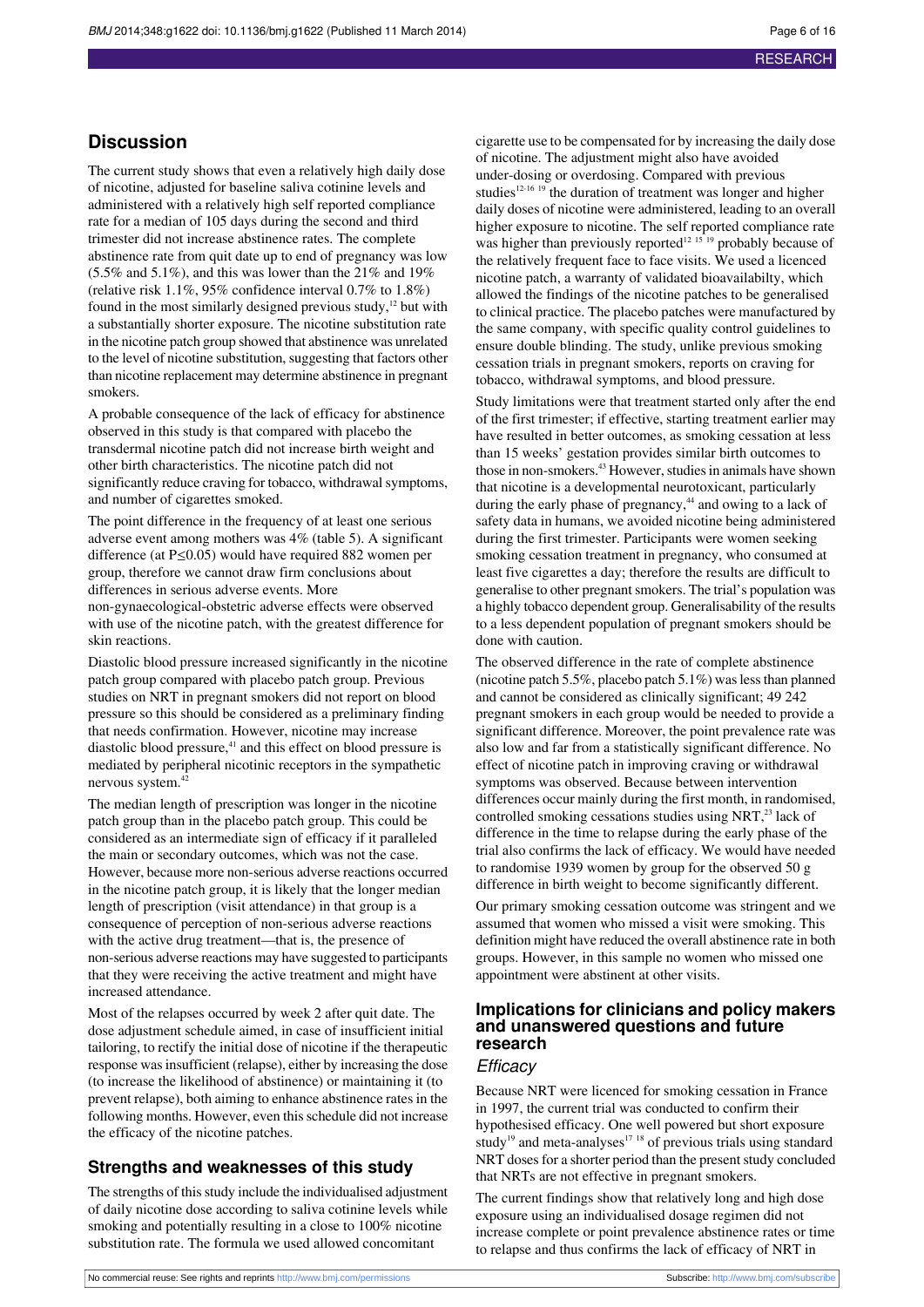pregnant smokers and consequently the lack of improvement of birth characteristics. As in several previous studies, craving for tobacco declined progressively<sup>27 45-47</sup> but without a difference between the groups. These are disappointing results and should encourage efforts to evaluate new approaches that are both drug and non-drug related. In the absence of evidence based drug interventions, behavioural support remains the core intervention to help pregnant smokers to quit.

Uncertainty exists about whether results would be different in a less dependent population of pregnant smokers, and whether other forms of NRT, such as transdermal NRT started before or during the first weeks of pregnancy, would yield superior results. Data from 3880 pregnant smokers attending stop smoking services in England have shown that two weeks' abstinence during four weeks of treatment using combination NRT was higher than with no treatment or with single NRT, single NRT being no different from no treatment; however, the odds of success declined each month.<sup>48</sup> The promising efficacy of combination NRT should be assessed in controlled trials, along with pregnancy and perinatal outcomes.

#### **Safety**

The current study shows that the nicotine patch may increase diastolic blood pressure at the end of pregnancy, which may potentially lead to unfavourable pregnancy outcomes. A median 8 mm Hg end of pregnancy difference in otherwise healthy women can be considered clinically important. Transposing this to the large population of pregnant smokers using nicotine patches, these data suggest that diastolic blood pressure can be a clinical concern. Future studies should confirm or refute this finding. Fewer than 2000 pregnant smokers were exposed to NRT in randomised, controlled smoking cessation studies. This number is too low to make a judgment about the safety of NRT. Future studies should monitor the safety of NRT in pregnancy.

Preliminary results of this study were presented as an oral presentation at the Society for Research on Nicotine and Tobacco 2013 international meeting, 13-16 March, Boston, USA.

All authors are employees (public servants) of Assistance publique-Hôpitaux de Paris. IB is also an employee of Université P & M Curie-Faculté de medicine, Paris.

We thank the following investigators for their contributions: Marion Adler; Michel Artus; Frédérique Aubourg; Christine Beillard; Lydie Bernhard (psychologist); Fabienne Bottet; Pierre Boulot; Martine Breton, (midwife); Christine Camus; Michel Collet; Michel Delcroix; Sophie Forest (midwife); Dominique Fourez (nurse); Nathalie Hochedé (midwife); Sophie Kalamarides; Catherine Marçais-Espiand (midwife); Brigitte Mollé-Guilliani (midwife); Marie-Christine Pavia (midwife); Fabrice Pierre; Stephanie Pozzi-Gaudin; Laurette Schultz-Martini; Rémi Targhetta; Van Trung To; Corinne Vannimenus; Catherine Wiard. We thank Gunnar Gustavsson and McNeil-Johnson & Johnson for providing the nicotine and placebo patches free of charge; Shoreh Azimi, research coordinator, for her assistance with the study; Nicolas Rodon for creating and handling the electronic case report form; and the members of the drug safety monitoring board: Corinne Alberti, Elisabeth Elefant, and François Goffinet.

Contributors: All authors had full access to the data, contributed to the data analysis and interpretation of the results, and reviewed and approved the final manuscript. IB conceived and developed the study design, led the data analysis, and wrote the paper. He had final responsibility to submit it for publication and is the guarantor. The views and opinions expressed in this article are those of the authors and do not necessarily reflect those of the French Ministry of Health.

Funding: This study was funded by the Ministry of Health, France (grant No MA05 00150) and co-sponsored by Assistance publique-Hôpitaux de Paris (P060604). The Ministry of Health and Assistance publique-Hôpitaux de Paris had no role in the design and conduct of the study; the collection, conduct, analysis, and interpretation of the data; or the preparation, review, or approval of the manuscript.

Competing interests: All authors have completed the ICMJE uniform disclosure form at [www.icmje.org/coi\\_disclosure.pdf](http://www.icmje.org/coi_disclosure.pdf) (available on request from the corresponding author) and declare that: none had support of any kind for the submitted work; IB has served as a paid consultant for Pfizer, Novartis, and Ethypharm in the past three years; none of the authors' spouses, partners, or children has financial relationships that may be relevant to the submitted work; and none of the authors has non-financial interests that may be relevant to the submitted work.

Ethical approval: The research protocol was approved by the ethics committee (Comité de Protection des personnes) of the Pitié-Salpêtrière Hospital on 26 March 2007.

Data sharing: Assistance publique-Hôpitaux de Paris, owner of the Study of Nicotine Patch in Pregnancy (SNIPP) database, is willing to examine all requests for thetechnical appendix, statistical code, and dataset on an individual basis after a period of three years from the date of this publication. Access to data will be formalised on a contractual basis with Assistance publique-Hôpitaux de Paris. The research protocol in French is available on request from the first author (ivan.berlin@psl.aphp.fr).

Transparency: The lead author (the manuscript's guarantor) affirms that the manuscript is an honest, accurate, and transparent account of the study being reported; that no important aspects of the study have been omitted; and that any discrepancies from the study as planned (and, if relevant, registered) have been explained.

- 1 Surgeon General. A report of the surgeon general: how tobacco smoke causes disease, chapter 8: reproductive and developmental effects. 2010. 2013. [www.surgeongeneral.](http://www.surgeongeneral.gov/library/reports/tobaccosmoke/chapter8.pdf) [gov/library/reports/tobaccosmoke/chapter8.pdf](http://www.surgeongeneral.gov/library/reports/tobaccosmoke/chapter8.pdf).
- 2 Buka SL, Shenassa ED, Niaura R. Elevated risk of tobacco dependence among offspring of mothers who smoked during pregnancy: a 30-year prospective study. Am J Psychiatry 2003;160:1978-84.
- 3 Ekblad M, Gissler M, Lehtonen L, Korkeila J. Prenatal smoking exposure and the risk of psychiatric morbidity into young adulthood. Arch Gen Psychiatry 2010;67:841-9.
- 4 Burke H, Leonardi-Bee J, Hashim A, Pine-Abata H, chen Y, Cook DG, et al. Prenatal and passive smoke exposure and incidence of asthma and wheeze: systematic review and meta-analysis. Pediatrics 2012;129:735-44.
- 5 Lumley J, Chamberlain C, Dowswell T, Oliver S, Oakley L, Watson L. Interventions for promoting smoking cessation during pregnancy. Cochrane Database Syst Rev 2009;3:CD001055.
- 6 Benowitz NL, Dempsey DA, Goldenberg RL, Hughes JR, Dolan-Mullen P, Ogburn PL, et al. The use of pharmacotherapies for smoking cessation during pregnancy. Tob Control 2000;9(Suppl 3):III91-4.
- 7 Coleman T, Britton J, Thornton J. Nicotine replacement therapy in pregnancy. BMJ 2004;328:965-6.
- 8 Oncken CA, Kranzler HR. What do we know about the role of pharmacotherapy for smoking cessation before or during pregnancy. Nicotine Tob Res 2009;11:1265-73.
- 9 Agence national de sécurité du médicament et des produits de santé, ANSM. Traitement de substituts nicotiniques (TSN) et femmes enceintes. 6 Oct 2006. 2013. [In French.] [http:](http://ansm.sante.fr/S-informer/Presse-Communiques-Points-presse/Traitements-de-Substituts-Nicotiniques-TSN-et-femmes-enceintes/%28language%29/fre-FR) //ansm.sante.fr/S-informer/Presse-Communiques-Points-presse/Traiter [Nicotiniques-TSN-et-femmes-enceintes/%28language%29/fre-FR.](http://ansm.sante.fr/S-informer/Presse-Communiques-Points-presse/Traitements-de-Substituts-Nicotiniques-TSN-et-femmes-enceintes/%28language%29/fre-FR)
- 10 National Institute for Health and Care Excellence. Recommendation 5 Use of NRT and other pharmacological support. 2013. [http://publications.nice.org.uk/quitting-smoking-in](http://publications.nice.org.uk/quitting-smoking-in-pregnancy-and-following-childbirth-ph26/recommendations#recommendation-5-use-of-nrt-and-other-pharmacological-support)[pregnancy-and-following-childbirth-ph26/recommendations#recommendation-5-use-of](http://publications.nice.org.uk/quitting-smoking-in-pregnancy-and-following-childbirth-ph26/recommendations#recommendation-5-use-of-nrt-and-other-pharmacological-support)[nrt-and-other-pharmacological-support.](http://publications.nice.org.uk/quitting-smoking-in-pregnancy-and-following-childbirth-ph26/recommendations#recommendation-5-use-of-nrt-and-other-pharmacological-support)
- 11 US Department of Health and Human Services. Treating tobacco use and dependence. Clinical practice guideline, 2008.
- 12 Wisborg K, Henriksen TB, Jespersen LB, Secher NJ. Nicotine patches for pregnant smokers: a randomized controlled study. Obstet Gynecol 2000;96:967-71.
- 13 Kapur B, Hackman R, Selby P, Klein J, Koren G. Randomized, double-blind, placebo-controlled trial of nicotine replacement therapy in pregnancy. Curr Ther Res Clin Exp 2001;62:274-8.
- 14 Hotham ED, Gilbert AL, Atkinson ER. A randomised-controlled pilot study using nicotine patches with pregnant women. Addict Behav 2005;31:641-8.
- 15 Oncken C, Dornelas E, Greene J, Sankey H, Glasmann A, Feinn R, et al. Nicotine gum for pregnant smokers: a randomized controlled trial. Obstet Gynecol 2008;112:859-67.
- 16 Pollak KI, Oncken CA, Lipkus IM, Lyna P, Swamy GK, Pletsch PK, et al. Nicotine replacement and behavioral therapy for smoking cessation in pregnancy. Am J Prev Med 2007;33:297-305.
- 17 Coleman T, Chamberlain C, Cooper S, Leonardi-Bee J. Efficacy and safety of nicotine replacement therapy for smoking cessation in pregnancy: systematic review and meta-analysis. Addiction 2011;106:52-61.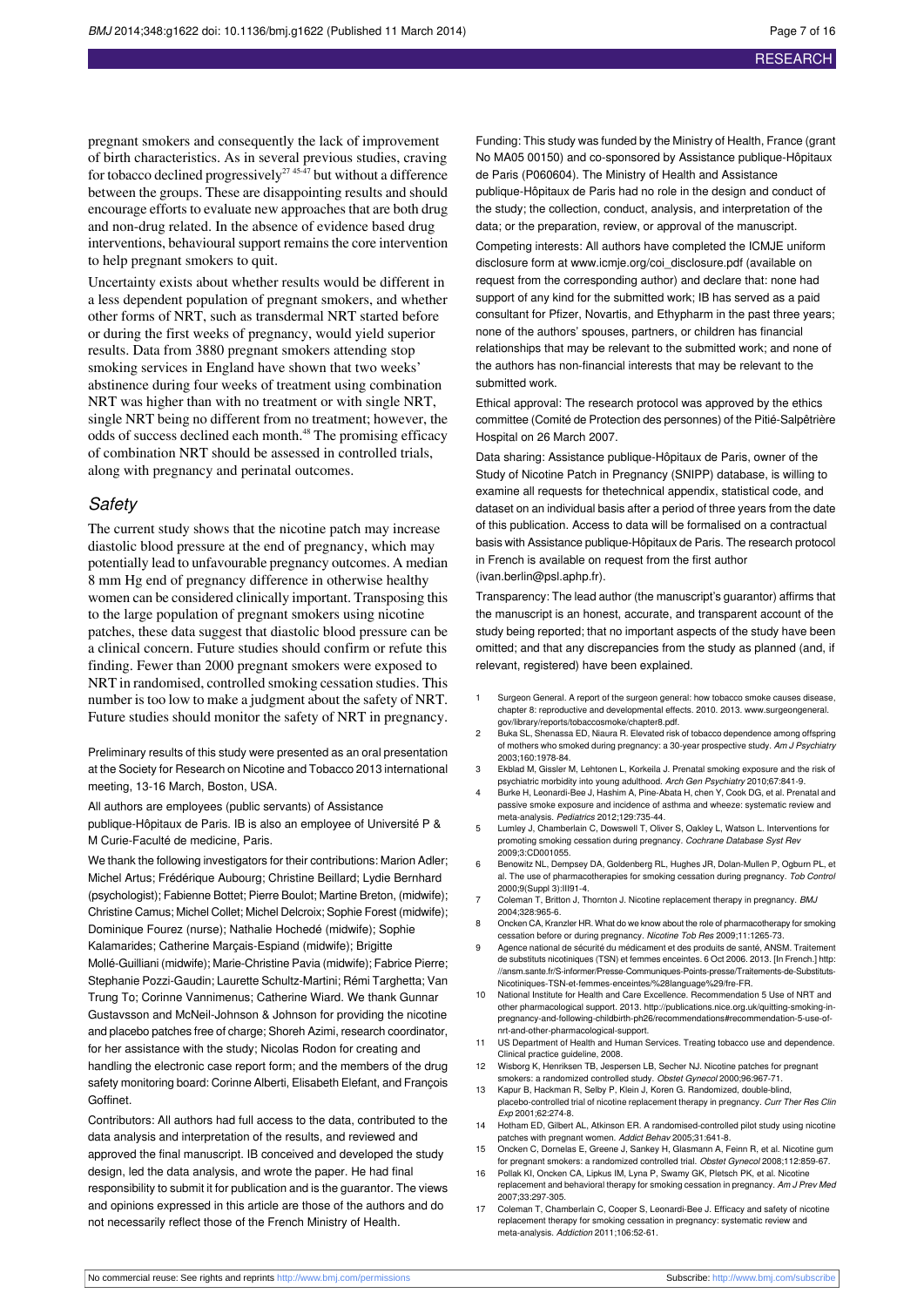#### **What is already known on this topic**

Smoking during pregnancy increases the risk of adverse pregnancy and birth outcomes

Guidelines suggest adding nicotine replacement therapies (NTR) to behavioural smoking cessation interventions in pregnant smokers because of their excellent safety profile and proved efficacy in other populations of smokers

Evidence about the efficacy of NTR in pregnant smokers at the level of both maternal abstinence and birth weight is not conclusive

#### **What this study adds**

Compared with placebo and despite individual dose adjustment, longer treatment duration, higher daily nicotine dose than previously used, nicotine patches did not increase smoking cessation rate or birth weight

Diastolic blood pressure was higher with the nicotine patch than with placebo, suggesting that further studies with nicotine in pregnant smokers should control for blood pressure

- 18 Coleman T, Chamberlain C, Davey MA, Cooper SE, Leonardi-Bee J. Pharmacological interventions for promoting smoking cessation during pregnancy. Cochrane Database Syst Rev 2012;9:CD010078.
- 19 Coleman T, Cooper S, Thornton JG, Grainge MJ, Watts K, Britton J, et al. Smoking, Nicotine, and Pregnancy (SNAP) Trial Team. A randomized trial of nicotine-replacement therapy patches in pregnancy. N Engl J Med 2012;366:808-18.
- 20 Rebagliato M, Bolúmar F, Florey C, Jarvis MJ, Pérez-Hoyos S, Hernández-Aguado I, et al. Variations in cotinine levels in smokers during and after pregnancy. Am J Obstet Gynecol 1998;178:568-71.
- 21 Dempsey D, Jacob P 3rd, Benowitz NL. Accelerated metabolism of nicotine and cotinine in pregnant smokers. J Pharmacol Exp Ther 2002;301:594-8.
- 22 Oncken C. Nicotine replacement for smoking cessation during pregnancy. N Engl J Med 2012;366:846-7.
- 23 Medioni J, Berlin I, Mallet A. Increased risk of relapse after stopping nicotine replacement therapies: a mathematical modelling approach. Addiction 2005;100:247-54.
- 24 Benowitz NL, Jacob P 3rd. Metabolism of nicotine to cotinine studied by a dual stable isotope method. Clin Pharmacol Ther 1994;56:483-93.
- 25 Jarvis MJ, Boreham R, Primatesta P, Feyerabend C, Bryant A. Nicotine yield from machine-smoked cigarettes and nicotine intakes in smokers: evidence from a representative population survey. J Natl Cancer Inst 2001;93:134-8.
- 26 Benowitz NL, Jacob P 3rd, Herrera B. Nicotine intake and dose-response when smoking reduced-nicotine content cigarettes. Clin Pharmacol Ther 2006;80:703-14.
- 27 Berlin I, Jacob N, Coudert M, Perriot J, Schultz L, Rodon N. Adjustment of nicotine replacement therapies according to saliva cotinine concentration: the ADONIS\* trial—a randomized study in smokers with medical comorbidities. Addiction 2011;106:833-43.
- 28 Agence nationale d'accréditation et d'évaluation en santé (ANAES): conférence de consensus. Grossesse et tabac. Texte des recommandations. 2004. [www.has-sante.fr/](http://www.has-sante.fr/portail/upload/docs/application/pdf/Grossesse_tabac_long.pdf) [portail/upload/docs/application/pdf/Grossesse\\_tabac\\_long.pdf](http://www.has-sante.fr/portail/upload/docs/application/pdf/Grossesse_tabac_long.pdf).
- Solomon L, Quinn V. Spontaneous quitting: self-initiated smoking cessation in early regnancy. Nicotine Tob Res 2004;6(Suppl 2):S203-16.
- 30 Li CQ, Windsor RA, Perkins L, Goldenberg RL, Lowe JB. The impact on infant birth weight and gestational age of cotinine-validated smoking reduction during pregnancy. JAMA 1993;269:1519-24.
- 31 Benjamin-Garner R, Stotts A. Impact of smoking exposure change on infant birth weight among a cohort of women in a prenatal smoking cessation study. Nicotine Tob Res 2013;15:685-92.
- 32 Mamelle N, Munoz F, Grandjean H pour le groupe de travail AUDIPOG. Croissance fœtale à partir de l'étude AUDIPOG. I. Etablissement de courbes de références. J Gynecol Obstet Biol Reprod 1996;25:61-70.
- 33 Mamelle N, Munoz F, Martin JL, Laumon B, Grandjean H pour le groupe de travail AUDIPOG. Croissance fœtale à partir de l'étude AUDIPOG. II. Application au diagnostic<br>de retard de croissance intra-utérin. *J Gynecol Obstet Biol Reprod* 1996;25:71-7.
- 34 Gardosi J, Chang A, Kalyan B, Sahota D, Symonds EM. Customised antenatal growth charts. Lancet 1992;339:283-7.
- 35 Figueras F, Gardosi J. Intrauterine growth restrictions: new concepts in antenatal surveillance, diagnosis, and management. Am J Obstet Gynecol 2011;204:288-300.
- 36 Pickett KE, Wakschlag LS, Dai L, Leventhal BL. Fluctuations of maternal smoking during pregnancy. Obstet Gynecol 2003:101:140-7
- 37 Pickett KE, Rathouz PJ, Kasza K, Wakschlag LS, Wright R. Self-reported smoking, cotinine levels, and patterns of smoking in pregnancy. Paediatr Perinat Epidemiol 2005;19:368-76.
- 38 Berlin I, Singleton EG, Heishman SJ. Validity of the 12-item French version of the Tobacco Craving Questionnaire in treatment-seeking smokers. Nicotine Tob Res 2010;12:500-7.
- 39 Hughes JR, Hatsukami D. Signs and symptoms of tobacco withdrawal. Arch Gen Psychiatry 1986;43:289-94.
- 40 Ewing JA. Detecting alcoholism: the CAGE Questionnaire. JAMA 1984;252:1905-7.
- 41 Soria R, Stapleton JM, Gilson SF, Sampson-Cone A, Henningfield JE, London ED. Subjective and cardiovascular effects of intravenous nicotine in smokers and non-smokers. Psychopharmacology (Berl) 1996;128:221-6.
- 42 Jutkiewicz EM, Rice KC, Carroll FI, Woods JH. Patterns of nicotinic receptor antagonism II: cardiovascular effects in rats. Drug Alcohol Depend 2013;131:284-97. 43 McCowan LM, Dekker GA, Chan E, Stewart A, Chappell LC, Hunter M, et al; SCOPE
- consortium. Spontaneous preterm birth and small for gestational age infants in wo who stop smoking early in pregnancy: prospective cohort study. BMJ 2009;338:b1081.
- 44 Slotkin TA. If nicotine is a developmental neurotoxicant in animal studies, dare we recommend nicotine replacement therapy in pregnant women and adole Neurotoxicol Teratol 2008;30:1-19.
- 45 Dawkins L, Powell JH, Pickering A, Powell J, West R. Patterns of change in withdrawal symptoms, desire to smoke, reward motivation and response inhibition across 3 months of smoking abstinence. Addiction 2009;104:850-8.
- 46 Herd N, Borland R. The natural history of quitting smoking: findings from the International Tobacco Control (ITC) Four Country Survey. Addiction 2009;104:2075-87.
- 47 Berlin I, Hu MC, Covey LS, Winhusen T. Attention-deficit/hyperactivity disorder (ADHD) symptoms, craving to smoke, and tobacco withdrawal symptoms in adult smokers with ADHD. Drug Alcohol Depend 2012;124:268-73.
- 48 Brose LS, McEwen A, West R. Association between nicotine replacement therapy use in pregnancy and smoking cessation. Drug Alcohol Depend 2013;132:660-4.

#### **Accepted:** 8 February 2014

#### Cite this as: BMJ 2014;348:g1622

This is an Open Access article distributed in accordance with the Creative Commons Attribution Non Commercial (CC BY-NC 3.0) license, which permits others to distribute, remix, adapt, build upon this work non-commercially, and license their derivative works on different terms, provided the original work is properly cited and the use is non-commercial. See: <http://creativecommons.org/licenses/by-nc/3.0/>.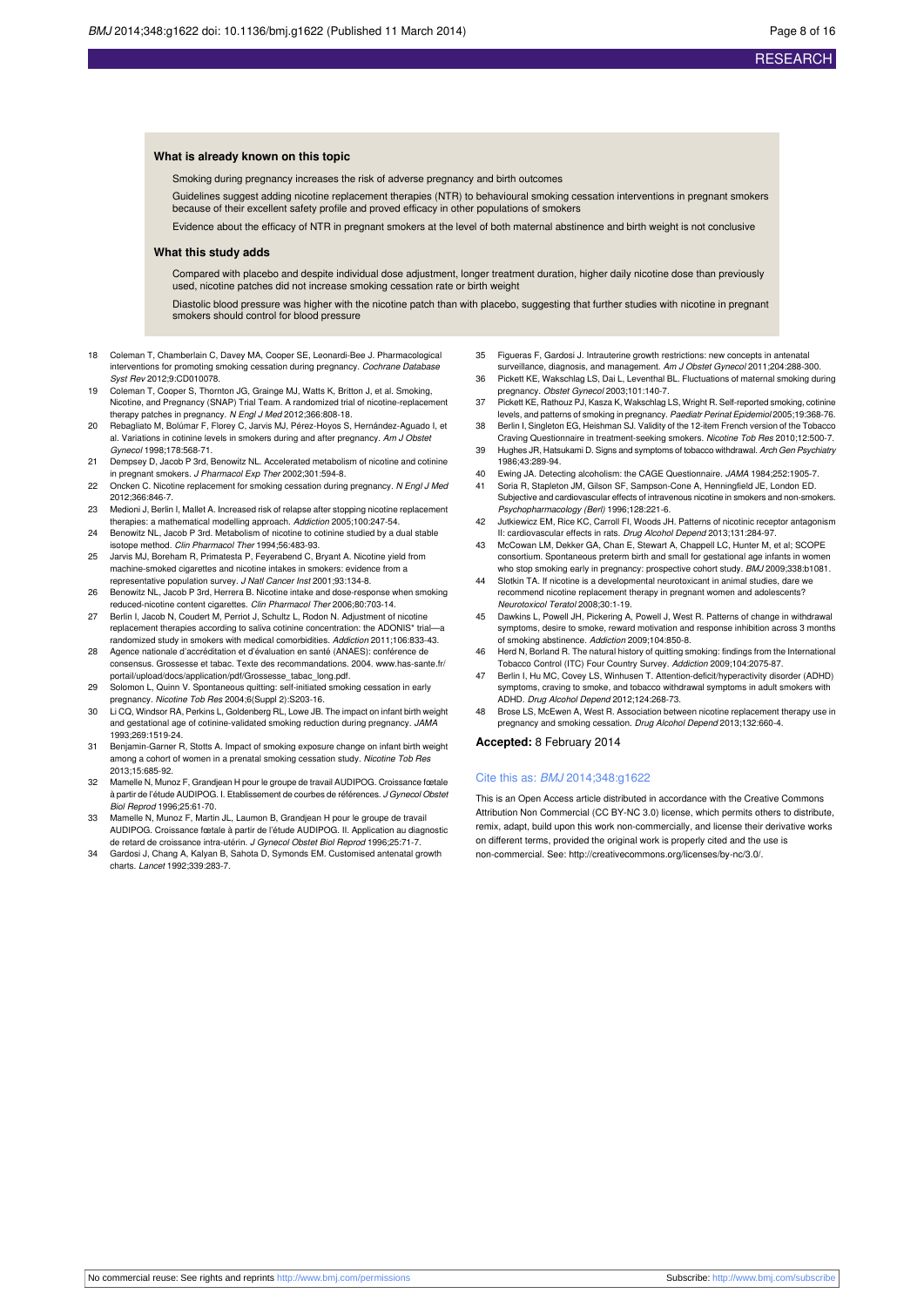## **Tables**

#### <span id="page-8-0"></span>Table 1| Baseline characteristics of pregnant smokers by treatment group. Values are numbers of participants unless stated otherwise

| <b>Characteristics</b>                                                 | Nicotine patch (n=203)  | % (95% CI)          | Placebo patch (n=199) | % (95% CI)                   |
|------------------------------------------------------------------------|-------------------------|---------------------|-----------------------|------------------------------|
| Personal                                                               |                         |                     |                       |                              |
| Median (interquartile range) age (years)*                              | 29.1 (25-34)            |                     | 29.4 (25-33)          |                              |
| Professional status:                                                   |                         |                     |                       |                              |
| Employed                                                               | 112                     | 55.2 (48.1 to 62.1) | 115                   | 57.8 (50.6 to 64.7)          |
| Housewife                                                              | 44                      | 21.7 (16.2 to 28)   | 45                    | 22.6 (17 to 29.1)            |
| Unemployed                                                             | 45                      | 22.2 (16.7 to 28.5) | 38                    | 19.0 (13.9 to 25.3)          |
| Student                                                                | 2                       | $1.0$ (0.1 to 3.5)  | 1                     | $0.5(0.01)$ to 2.77)         |
| Marital status:                                                        |                         |                     |                       |                              |
| Cohabiting                                                             | 150                     | 73.9 (67.3 to 79.8) | 148                   | 74.4 (67.7 to 80.3)          |
| Married                                                                | 21                      | 10.3 (6.5 to 15.4)  | 23                    | 11.6 (7.5 to 16.8)           |
| Separated                                                              | 1                       | $0.5(0.01)$ to 2.7) | 3                     | 1.5 $(0.3$ to 4.3)           |
| Divorced                                                               | 1                       | 0.5(0.01 to 2.7)    | 3                     | 1.5 (0.3 to 4.3)             |
| Single                                                                 | 30                      | 14.8 (10.2 to 20.4) | 22                    | 11.1 (7.1 to 16.3)           |
| Annual household income (€):                                           |                         |                     |                       |                              |
| $<$ 12 000                                                             | 62                      | 30.5 (24.3 to 37.4) | 69                    | 34.7 (28.1 to 41.7)          |
| 12 000 to 30 000                                                       | 98                      | 48.3 (41.2 to 55.4) | 103                   | 51.8 (44.6 to 58.9)          |
| 30 000 to 100 000                                                      | 41                      | 20.2 (14.9 to 26.4) | 26                    | 13.1 (8.7 to 18.6)           |
| >100 000                                                               | $\overline{c}$          | 1.0 $(0.1$ to 3.5)  | 1                     | 0.5 (0.01 to 2.77)           |
| Ethnic origin:                                                         |                         |                     |                       |                              |
| European                                                               | 194                     | 95.6 (92.8 to 98.4) | 191                   | 96 (92.2 to 98.3)            |
| African                                                                | 6                       | 3.0 (0.6 to 5.3)    | 5                     | 2.5 (0.8 to 5.8)             |
| Asian                                                                  | 1                       | $0.5(0.01)$ to 2.7) | $\mathbf{1}$          | $0.5(0.01)$ to 2.77)         |
| Other                                                                  | $\overline{\mathbf{c}}$ | 1.0 $(0.1$ to 3.5)  | 2                     | 1.0 $(0.1 \text{ to } 3.58)$ |
| Median (interquartile range) blood pressure (mm Hg):                   |                         |                     |                       |                              |
| Systolic                                                               | 110 (102-120)           |                     | 110 (100-120)         |                              |
| Diastolic                                                              | 60 (60-70)              |                     | 60 (60-70)            |                              |
| Median (interquartile range) body mass index:                          |                         |                     |                       |                              |
| Before pregnancy                                                       | 23 (20-27)              |                     | 23 (20-27)            |                              |
| At randomisation                                                       | 24 (22-28)              |                     | 24 (21-28)            |                              |
| Obstetrical                                                            |                         |                     |                       |                              |
| Median (interquartile range) gestational age at randomisation (weeks): | 17 (15-20)              |                     | 17 (15-20)            |                              |
| Parity                                                                 |                         |                     |                       |                              |
| 0                                                                      | 66                      | 32.5 (26.1 to 39.4) | 46                    | 23 (17.5 to 29.6)            |
| 1                                                                      | 42                      | 20.7 (15.3 to 26.9) | 67                    | 33.7 (27.1 to 40.7)          |
| 2                                                                      | 38                      | 18.7 (13.6 to 24.8) | 40                    | 20.1 (14.8 to 26.4)          |
| $\geq 3$                                                               | 57                      | 28.1 (22 to 34.8)   | 46                    | 23.0 (17.5 to 29.6)          |
| Median (interquartile range) No of previous pregnancies                | $1(0-3)$                |                     | $1(1-2)$              |                              |
| History of premature delivery                                          | 24                      | 11.8 (7.7 to 17.1)  | 14                    | 7.0 (3.5 to 10.6)            |
| History of small for gestational age at birth                          | 24                      | 11.8 (7.7 to 17.1)  | 19                    | $9.6$ (5.9 to 14.5)          |
| Maternal disorders before randomisation                                | 19                      | 9.4 (5.7 to 14.2)   | 19                    | 9.6 (5.9 to 14.5)            |
| Smoking                                                                |                         |                     |                       |                              |
| Median (interquartile range) previous quit attempts $( \geq 1$ week)   | $1(0-2)$                |                     | $1(0-2)$              |                              |
| Median (interquartile range) age at first cigarette (years)            | 15 (13-16)              |                     | 14 (13-16)            |                              |
| Median (interquartile range) age of regular smoking (years)            | 16 (15-18)              |                     | 16 (14-18)            |                              |
| Median (interquartile range) cigarettes/day                            | $11(8-15)$              |                     | $10(8-15)$            |                              |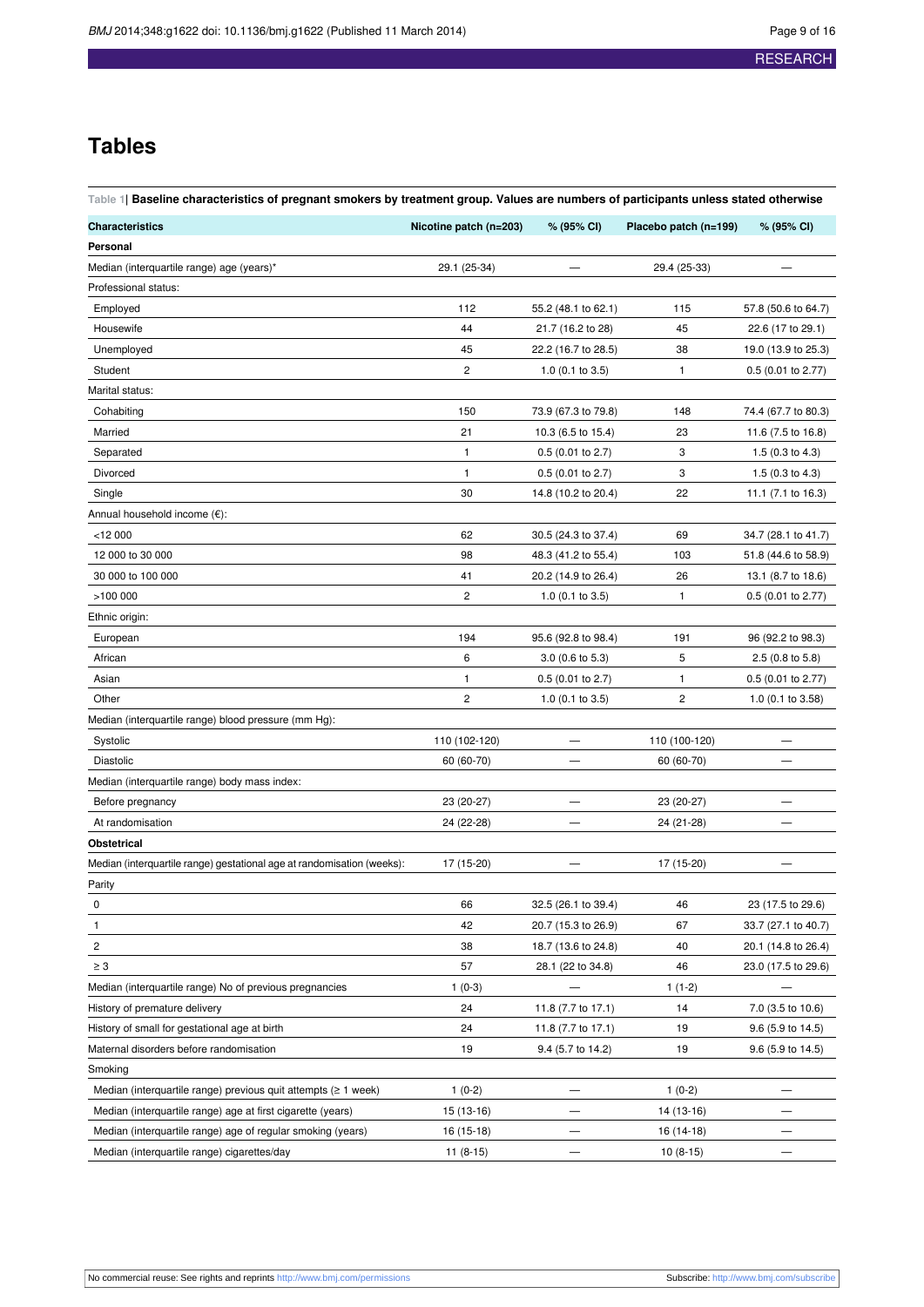#### **Table 1 (continued)**

| <b>Characteristics</b>                                                       | Nicotine patch (n=203) | % (95% CI)           | Placebo patch (n=199) | % (95% CI)          |
|------------------------------------------------------------------------------|------------------------|----------------------|-----------------------|---------------------|
| Median (interquartile range) carbon monoxide level in expired air<br>(ppm)   | $11(7-15)$             |                      | $11(7-14)$            |                     |
| Fagerström test for nicotine dependence:                                     |                        |                      |                       |                     |
| Median (interquartile range) total score (0 to 10)                           | $5(3-6)$               |                      | $4(3-6)$              |                     |
| Time to first cigarette after waking in morning (mins):                      |                        |                      |                       |                     |
| >60                                                                          | 31                     | 15.3 (10.6 to 21)    | 20                    | 10.0 (6.3 to 15.1)  |
| 31 to 60                                                                     | 36                     | 17.7 (12.7 to 23.7)  | 48                    | 24.0 (18.4 to 30.7) |
| 6 to 30                                                                      | 74                     | 36.5 (29.8 to 43.5)  | 85                    | 43.0 (35.7 to 49.9) |
| $\leq 5$                                                                     | 62                     | 30.5 (24.3 to 37.4)  | 46                    | 23.0 (17.5 to 29.6) |
| No of cigarettes/day:                                                        |                        |                      |                       |                     |
| $\leq 10$                                                                    | 88                     | 43.4 (36.5 to 50.1)  | 92                    | 46.2 (39.2 to 53.4) |
| 11 to 20                                                                     | 96                     | 47.3 (40.3 to 54.4)  | 81                    | 40.7 (33.9 to 47.5) |
| 21 to 30                                                                     | 14                     | 6.9 (3.8 to 11.3)    | 20                    | 10.0 (6.3 to 15.1)  |
| >30                                                                          | 5                      | 2.5 (0.08 to 5.7)    | 6                     | $3.0$ (1.1 to 6.5)  |
| CAGE* questionnaire:                                                         |                        |                      |                       |                     |
| Felt the need to cut down your drinking?                                     | 16                     | 7.9 (4.6 to 12.5)    | 23                    | 11.6 (7.5 to 16.9)  |
| Felt annoyed by criticism of your drinking?                                  | 13                     | 6.4 (3.5 to 10.7)    | 8                     | 4.0 (1.3 to 6.8)    |
| Had guilty feelings about drinking?                                          | 17                     | 8.4 (5 to 13.1)      | 15                    | 7.6 (4.3 to 12.2)   |
| Taken a morning eye opener?                                                  | $\overline{c}$         | $1.0$ (0.1 to 3.5)   | $\mathbf 0$           |                     |
| At least one "Yes"                                                           | 22                     | 10.8 (6.95 to 15.95) | 28                    | 14.1 (9.6 to 19.8)  |
| Spouse smokes                                                                | 145                    | 71.4 (64.7 to 77.5)  | 151                   | 76.0 (69.3 to 81.7) |
| Other smoker in household                                                    | 50                     | 24.8 (19 to 31.3)    | 42                    | 21.1 (15.7 to 27.4) |
| Exposure to secondhand smoke at work or leisure                              | 135                    | 66.8 (60 to 73.3)    | 129                   | 64.8 (57.8 to 71.4) |
| Cannabis use in past 30 days                                                 | 4                      | $2.0$ (0.5 to 5)     | 6                     | 3.0 (1.1 to 6.5)    |
| Prescribed drug use                                                          | 59                     | 29.1 (23 to 35.8)    | 67                    | 33.7 (27.1 to 40.2) |
| Median (interquartile range) first nicotine or placebo patch dose per<br>day | 15 (10-20)             |                      | 15 (10-20)            |                     |

€1.00 (£0.82; €1.40). \*Cut-down, Annoyed, Guilt, Eye-opener.<sup>40</sup>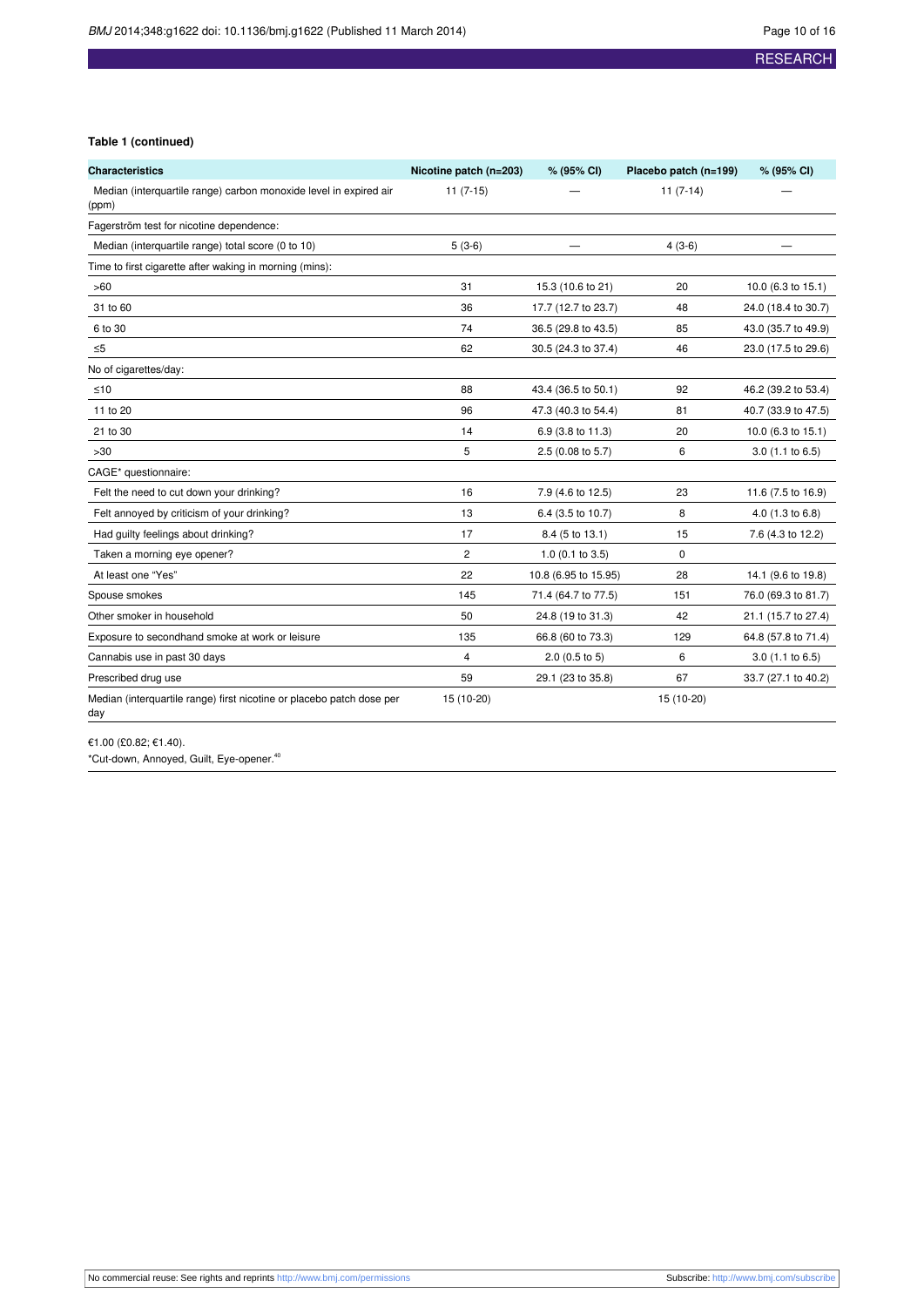<span id="page-10-0"></span>Table 2| Cigarette consumption, carbon monoxide levels in expired air, craving for tobacco, total score of withdrawal symptoms, and **maternal body weight (secondary outcomes)**

|                                                | Mean (SD) by visit No |                         |                       |                         |                       |             |                                |
|------------------------------------------------|-----------------------|-------------------------|-----------------------|-------------------------|-----------------------|-------------|--------------------------------|
| Intervention by variables 1: randomisation     |                       | 2: cotinine<br>sampling | 3: dose<br>adjustment | 4: cotinine<br>sampling | 5: dose<br>adjustment |             | 6: predelivery 7: predelivery* |
| Cigarettes smoked during<br>past 7 days:       |                       |                         |                       |                         |                       |             |                                |
| Nicotine patch                                 | 77.1 (34.4)           | 34.9 (34.9)             | 30.6 (30.6)           | 33.2 (30.6)             | 32.6 (30.9)           | 28.4 (31.5) | 21.8(25.8)                     |
| % decrease                                     | 0                     | 44.6 (37)               | 38.6 (33)             | 45 (40)                 | 47.6 (36)             | 38.3 (37.5) | 34.8 (39)                      |
| Placebo patch                                  | 78.3 (42.8)           | 41.4 (40.1)             | 41.6 (40.7)           | 41.2 (42.5)             | 35.2 (35.8)           | 30.0(32.4)  | 39.6 (43.2)                    |
| % decrease                                     | 0                     | 55.9 (58.5)             | 56.2(65)              | 55 (54.8)               | 48.9 (60)             | 41.7 (46.2) | 55 (72.5)                      |
| Carbon monoxide level in<br>expired air (ppm): |                       |                         |                       |                         |                       |             |                                |
| Nicotine patch                                 | 12.3(7.1)             | 7.9(6.4)                | 7.6(7)                | 7(6.3)                  | 6.8(5.3)              | 6.5(5.6)    | 5.7(5.7)                       |
| Placebo patch                                  | 12.9(8.4)             | 9.2(9)                  | 8.4(5.7)              | 8.7(10.2)               | 7.7(5.6)              | 6.5(6.6)    | 6.9(4.7)                       |
| Craving for tobacco†:                          |                       |                         |                       |                         |                       |             |                                |
| Nicotine patch                                 | 38.2 (10.8)           | 32.4 (12.3)             | 30.1(11.6)            | 30.3(12.3)              | 28.3 (11.8)           | 26.4 (11.7) | 26.5 (11.5)                    |
| Placebo patch                                  | 40.5 (11.3)           | 36.2 (12.6)             | 34.5 (10.5)           | 33.5(12.5)              | 31.2(11.7)            | 29.7 (10.8) | 30.5(12.7)                     |
| Withdrawal symptoms‡:                          |                       |                         |                       |                         |                       |             |                                |
| Nicotine patch                                 | 7.0(4.5)              | 7.15(5.0)               | 6.0(4.7)              | 6.7(5.2)                | 5.9(4.6)              | 5.7(4.7)    | 5.9(5.2)                       |
| Placebo patch                                  | 7.3(4.2)              | 8.6(4.8)                | 7.1(3.7)              | 7.1(4.5)                | 6.5(4.1)              | 6.1(4.3)    | 6.5(5.0)                       |
| Maternal body weight (kg):                     |                       |                         |                       |                         |                       |             |                                |
| Nicotine patch                                 | 70.7 (15.5)           | 71.8 (15.4)             | 73.4 (15.4)           | 75.6 (15.0)             | 77.7 (15.2)           | 80.0 (15.0) | 81.7 (15.4)                    |
| Placebo patch                                  | 69.1 (14.5)           | 70.6 (14.4)             | 72.4 (14.2)           | 75.3 (13.6)             | 77.7 (13.2)           | 80.7 (13.0) | 81.5 (11.2)                    |

\*About one month before delivery.

 $\dagger$ 12-item French tobacco craving questionnaire.  $^{38}$ 

 $\uparrow$ French version of Minnesota nicotine withdrawal scale.  $^{39}$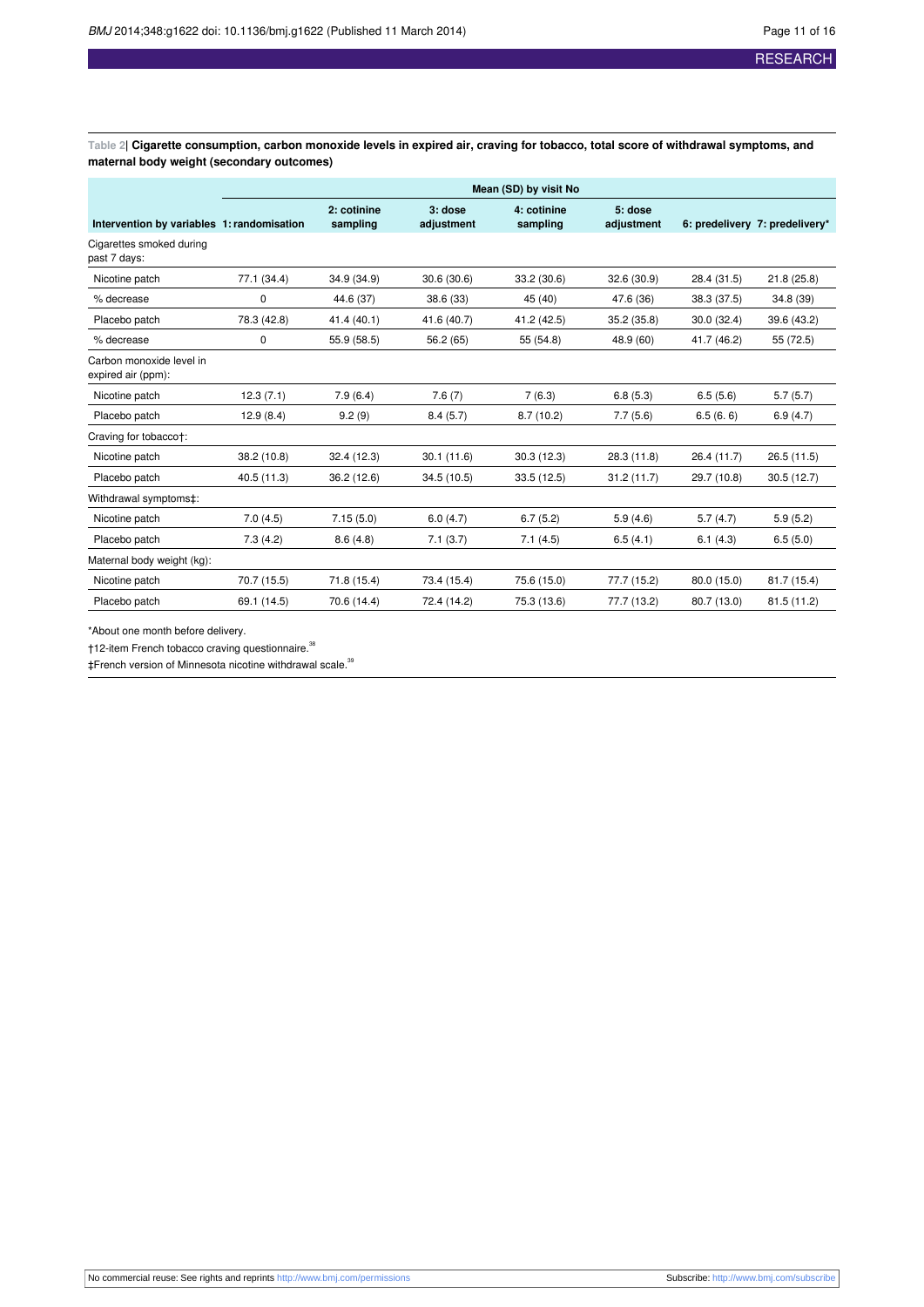|                                                    |               |                                                  | <b>Difference of least</b>      |                       |         |
|----------------------------------------------------|---------------|--------------------------------------------------|---------------------------------|-----------------------|---------|
| <b>Outcome measures</b>                            |               | Nicotine patch $(n=192)$ Placebo patch $(n=192)$ | squares mean values<br>(95% CI) | Odds ratio (95% CI)   | P value |
| Birth outcomes*:                                   |               |                                                  |                                 |                       |         |
| Birth weight (g)                                   | 3065 (44)     | 3015 (44)                                        | 50 (-71.1 to 172.3)             |                       | 0.41    |
| z scoret                                           | $-0.40(0.08)$ | $-0.49(0.08)$                                    | $0.09$ (-0.13 to 0.32)          |                       | 0.41    |
| Centile <sup>+</sup>                               | 40.7(2.1)     | 37.6(2.1)                                        | 3.18 (-2.57 to 8.94)            |                       | 0.28    |
| Fetal growth restriction†‡                         | 0.18(0.19)    | 0.24(0.17)                                       |                                 | $0.68$ (0.41 to 1.11) | 0.12    |
| Low birth weight $(<2500 g)$                       | 0.14(0.21)    | 0.17(0.19)                                       |                                 | 0.79 (0.45 to 1.39)   | 0.42    |
| Length at birth (cm)                               | 48.3 (0.23)   | 48 (0.23)                                        | $0.34$ (-0.31 to 0.98)          |                       | 0.31    |
| Head circumference (cm)                            | 33.7(0.16)    | 33.9(0.16)                                       | $-0.2$ ( $-0.63$ to 0.24)       |                       | 0.37    |
| Cord blood arterial pH                             | 7.26 (0.008)  | 7.25 (0.008)                                     | $0.004 (-0.02 to 0.03)$         |                       | 0.75    |
| Apgar score <10 at 5 mins                          | 0.07(0.28)    | 0.06(0.3)                                        |                                 | 1.2 (0.54 to 2.63)    | 0.65    |
| Delivery outcomes§:                                | $(n=200)$     | $(n=199)$                                        |                                 |                       |         |
| Mean (SE) gestational age (weeks<br>of amenorrhea) | 38.3(3.1)     | 38.5 (2.99)                                      | $-0.22$ ( $-0.82$ to 0.38)      |                       | 0.16    |
| Spontaneous vaginal delivery                       | 138 (69)      | 147 (75)                                         |                                 | 0.76 (0.49 to 1.17)   | 0.21    |
| Peridural anaesthesia                              | 154 (78)      | 135 (70)                                         |                                 | 1.57 (0.99 to 2.47)   | 0.07    |
| Use of oxytocin                                    | 108 (55.7)    | 103 (54.8)                                       |                                 | 1.04 (0.69 to 1.55)   | 0.92    |
| Preterm birth                                      | 27 (13.5)     | 26(13)                                           |                                 | 1.04 (0.58 to 1.85)   | 0.99    |
| Caesarean section                                  | 51(25.5)      | 44 (22.3)                                        |                                 | 1.21 (0.76 to 1.91)   | 0.48    |
| Haemorrhagia at delivery                           | 10(5.1)       | 9(4.7)                                           |                                 | 1.08 (0.43 to 2.72)   | 0.99    |
| Transfer to neonatal intensive care<br>unit        | 14(7.1)       | 14(7.2)                                          |                                 | 0.83 (0.38 to 1.85)   | 0.99    |

### <span id="page-11-0"></span>**Table 3| Birth and delivery outcomes (birth weight as primary outcome)**

\*Values are estimated least squares means (standard errors). Includes three twins in nicotine patch group and four twins in placebo patch group.

†According to AUDIPOG (Association des Utilisateurs de Dossiers Informatisés en Pédiatrie, Obstétrique et Gynécologie) national birth registry network.<sup>32</sup> <sup>33</sup> ‡Birth weight below 10th customised birthweight centile.

§Values are numbers (percentages) unless stated otherwise.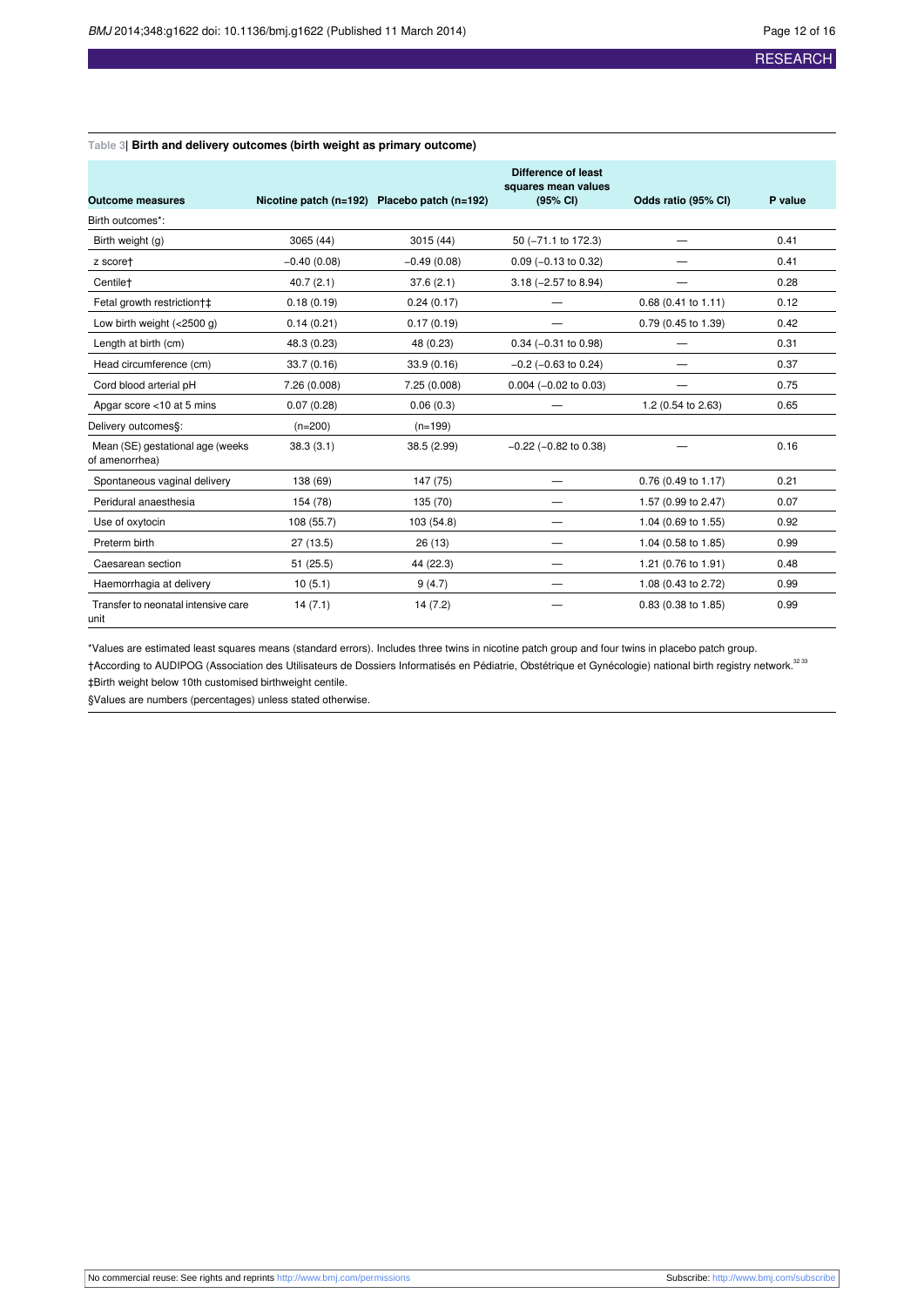<span id="page-12-0"></span>Table 4| Birthweight characteristics in completer population\* (exploratory analysis). Data are means (standard error) unless stated otherwise

| <b>Characteristics</b>               | Nicotine patch $(n=96)$ Placebo patch $(n=76)$ |               | P value |
|--------------------------------------|------------------------------------------------|---------------|---------|
| Birth weight (g)                     | 3149 (67)                                      | 3111 (74)     | 0.71    |
| z score                              | $-0.24(0.11)$                                  | $-0.33(0.13)$ | 0.58    |
| Birthweight centile                  | 44.6 (3.14)                                    | 42 (3.5)      | 0.58    |
| Fetal growth restriction + (SE of %) | 16.3 (0.28)                                    | 21.1(0.28)    | 0.43    |

\*Women who completed all visits.

†Birth weight below 10th customised birthweight centile.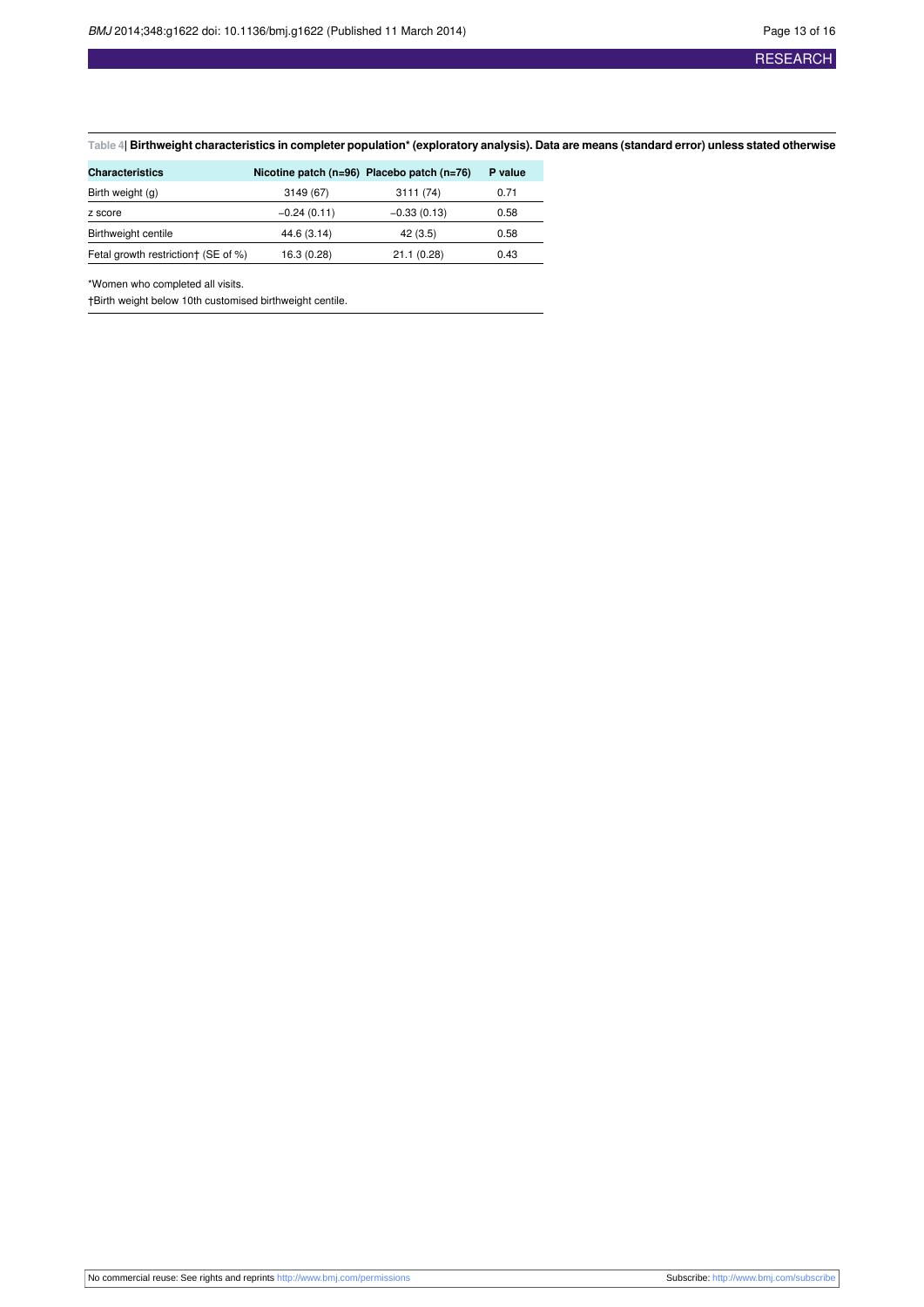<span id="page-13-0"></span>**Table 5| Serious adverse events and adverse effects by intervention group**

| <b>Adverse events and effects</b>                  |             | Nicotine patch (n=203 mothers, n=203 newborns) Placebo patch (n=199 mothers, n=203 newborns) |
|----------------------------------------------------|-------------|----------------------------------------------------------------------------------------------|
| No of serious adverse events                       | 60          | 54                                                                                           |
| At least one serious adverse event:                |             |                                                                                              |
| Mother                                             | 24/203 (12) | 16/199 (8)                                                                                   |
| Newborn/fetus*                                     | 13/192 (7)  | 14/192 (7)                                                                                   |
| Fetal:                                             | $n = 203$   | $n = 203$                                                                                    |
| Stillbirth                                         | 4(2)        | 5(2)                                                                                         |
| Late miscarriage                                   | 1(0.5)      | 1(0.5)                                                                                       |
| Newborn death at birth                             | 2(1)        | $\pmb{0}$                                                                                    |
| Medical abortion                                   | 1(0.5)      | 1(0.5)                                                                                       |
| Total death                                        | 8(4)        | 7(3)                                                                                         |
| Congenital malformation*                           | 4(2)        | 6(3)                                                                                         |
| Fetal growth restriction*†                         | 10(5)       | 9(4)                                                                                         |
| Maternal‡:                                         | $n = 203$   | $n = 199$                                                                                    |
| Pre-eclampsia                                      | 3(1.5)      | 1(0.5)                                                                                       |
| Premature rupture of membranes                     | 3(1.5)      | 6(3)                                                                                         |
| Threat of premature delivery with hospital stay    | 6(3)        | 5(2.5)                                                                                       |
| Renal failure                                      | 3(1.5)      | $\mathbf 0$                                                                                  |
| No of non-gynaecological-obstetric adverse effects | 121         | 78                                                                                           |
| Non-gynaecological-obstetric adverse effects§      | $n = 203$   | $n = 199$                                                                                    |
| Headache                                           | 12(6)       | 9(4.5)                                                                                       |
| Skin reaction at patch site                        | 23(11)      | 8(4)                                                                                         |
| No of gynaecological-obstetric adverse effects     | 83          | 84                                                                                           |
| Gynaecological-obstetric adverse effects‡:         | $n = 203$   | $n = 199$                                                                                    |
| Gastroesophageal reflux                            | 8(4)        | 5(2.5)                                                                                       |
| Gestational diabetes                               | 4(2)        | 8(2)                                                                                         |
| Insomnia                                           | 7(3)        | 5(2.5)                                                                                       |
| Low back pain                                      | 11(5)       | 7(3.5)                                                                                       |
| Metrorrhagia                                       | 2(1)        | 5(2.5)                                                                                       |
| Nausea                                             | 4(2)        | 3(1.5)                                                                                       |
| Perineal or pelvic pain                            | 3(1.5)      | 2(1)                                                                                         |
| Pyrosis                                            | 4(2)        | 4(2)                                                                                         |
| Threat of premature delivery                       | 2(1)        | 2(1)                                                                                         |
| Urinary infection                                  | 9(4)        | 9(4.5)                                                                                       |
| Uterus contractions                                | 5(2.5)      | 7(3.5)                                                                                       |
| Vaginal mycosis                                    | 5(2.5)      | 7(3.5)                                                                                       |
| Vomiting                                           | 5(2.5)      | 5(2.5)                                                                                       |

\*Exclusion of those with fetal death.

†From ultrasonography.

‡With frequency >1% in one of the groups.

§With frequency ≥5% in one of the groups.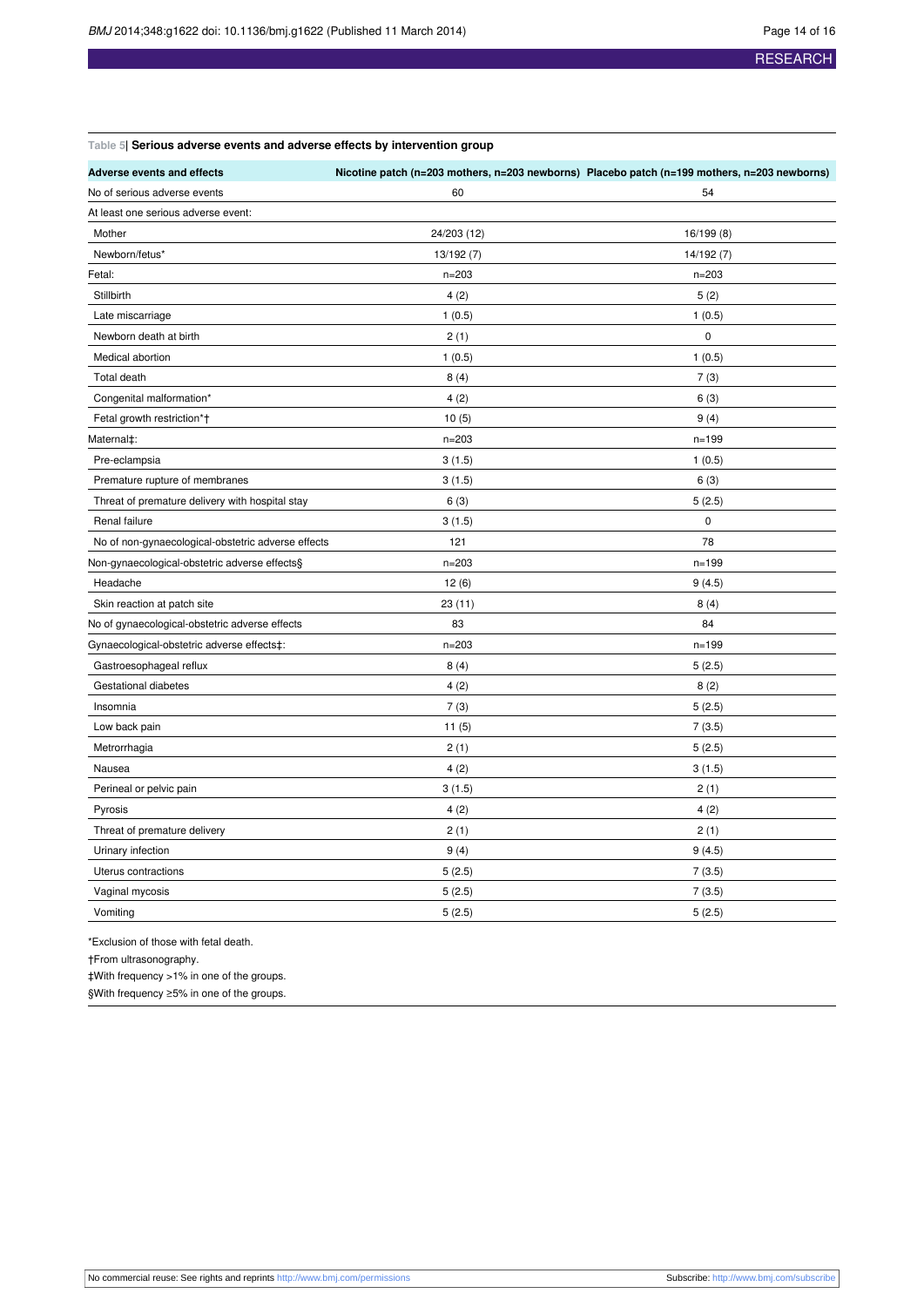## **Figures**

<span id="page-14-0"></span>

<span id="page-14-1"></span>**Fig 1** Flow of participants through study



**Fig 2** Kaplan-Meier curves of time to first lapse or relapse to smoking. Median time to lapse/relapse: nicotine patch 15 days (interquartile range 13-18); placebo patch 15 (13-20) days, log rank test P=0.39